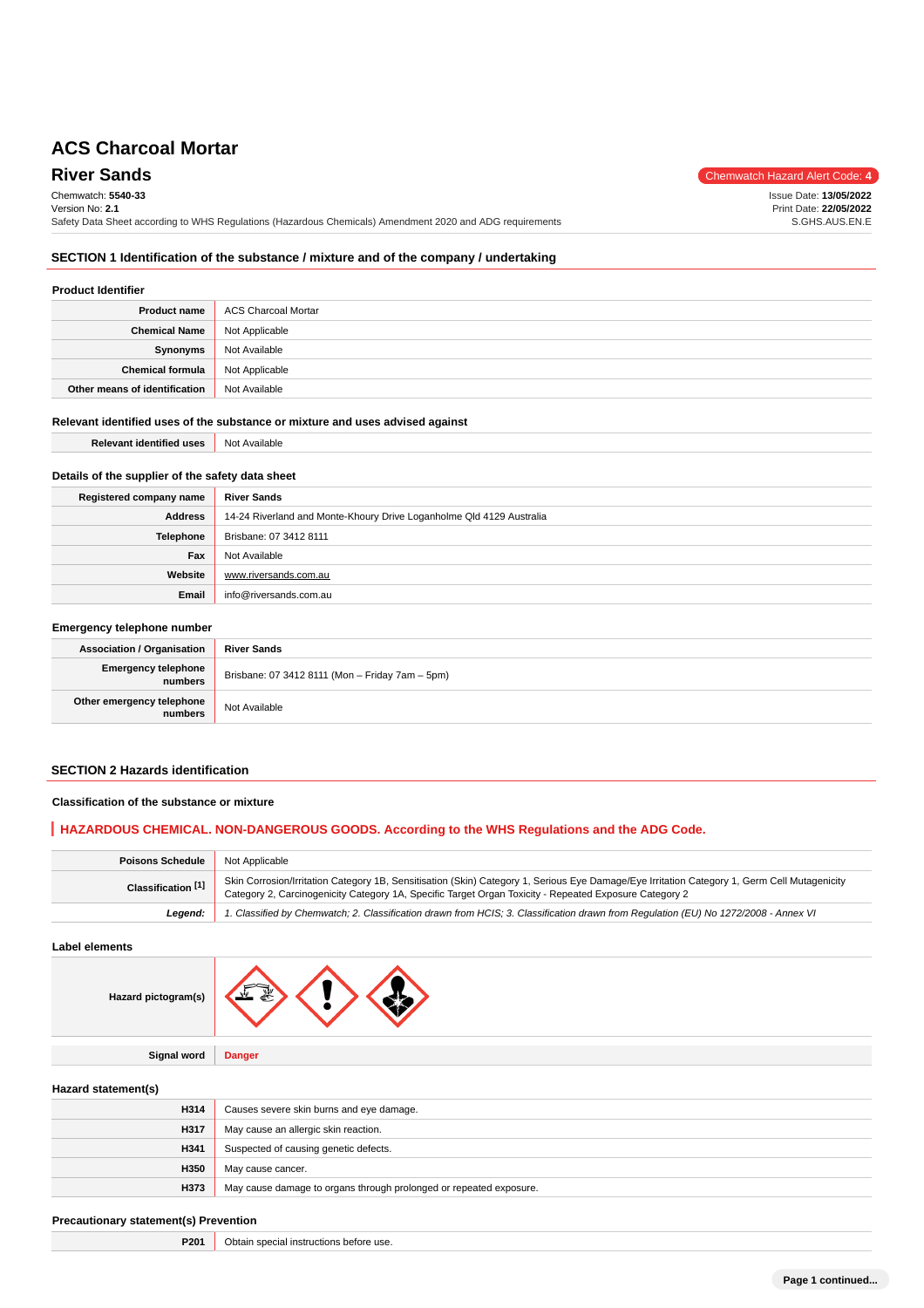| P <sub>260</sub> | Do not breathe dust/fume.                                                        |
|------------------|----------------------------------------------------------------------------------|
| P264             | Wash all exposed external body areas thoroughly after handling.                  |
| P280             | Wear protective gloves, protective clothing, eye protection and face protection. |
| P272             | Contaminated work clothing should not be allowed out of the workplace.           |

#### **Precautionary statement(s) Response**

| P301+P330+P331 | IF SWALLOWED: Rinse mouth. Do NOT induce vomiting.                                                                               |
|----------------|----------------------------------------------------------------------------------------------------------------------------------|
| P303+P361+P353 | IF ON SKIN (or hair): Take off immediately all contaminated clothing. Rinse skin with water [or shower].                         |
| P305+P351+P338 | IF IN EYES: Rinse cautiously with water for several minutes. Remove contact lenses, if present and easy to do. Continue rinsing. |
| P308+P313      | IF exposed or concerned: Get medical advice/attention.                                                                           |
| P310           | Immediately call a POISON CENTER/doctor/physician/first aider.                                                                   |
| P302+P352      | IF ON SKIN: Wash with plenty of water.                                                                                           |
| P363           | Wash contaminated clothing before reuse.                                                                                         |
| P333+P313      | If skin irritation or rash occurs: Get medical advice/attention.                                                                 |
| P362+P364      | Take off contaminated clothing and wash it before reuse.                                                                         |
| P304+P340      | IF INHALED: Remove person to fresh air and keep comfortable for breathing.                                                       |
|                |                                                                                                                                  |

## **Precautionary statement(s) Storage**

**P405** Store locked up.

## **Precautionary statement(s) Disposal**

**P501** Dispose of contents/container to authorised hazardous or special waste collection point in accordance with any local regulation.

Not Applicable

## **SECTION 3 Composition / information on ingredients**

#### **Substances**

See section below for composition of Mixtures

## **Mixtures**

| <b>CAS No</b> | %[weight]                                                                                                                                                                                      | Name                  |
|---------------|------------------------------------------------------------------------------------------------------------------------------------------------------------------------------------------------|-----------------------|
| Not Available | >60                                                                                                                                                                                            | Washed & Dried Sand   |
| 65997-15-1    | 10-30                                                                                                                                                                                          | portland cement       |
| 68131-74-8    | $1 - 10$                                                                                                                                                                                       | fly ash - high quartz |
| 12227-89-3    | $1 - 10$                                                                                                                                                                                       | C.I. Pigment Black 11 |
| Legend:       | 1. Classified by Chemwatch; 2. Classification drawn from HCIS; 3. Classification drawn from Requlation (EU) No 1272/2008 - Annex VI; 4.<br>Classification drawn from C&L * EU IOELVs available |                       |

## **SECTION 4 First aid measures**

#### **Description of first aid measures**

| Description of first ald measures |                                                                                                                                                                                                                                                                                                                                                                                                                                                                                                                                                                                                                                                                                                                    |  |
|-----------------------------------|--------------------------------------------------------------------------------------------------------------------------------------------------------------------------------------------------------------------------------------------------------------------------------------------------------------------------------------------------------------------------------------------------------------------------------------------------------------------------------------------------------------------------------------------------------------------------------------------------------------------------------------------------------------------------------------------------------------------|--|
| <b>Eye Contact</b>                | If this product comes in contact with the eyes:<br>Immediately hold eyelids apart and flush the eye continuously with running water.<br>Ensure complete irrigation of the eye by keeping eyelids apart and away from eye and moving the eyelids by occasionally lifting the upper<br>and lower lids.<br>▶ Continue flushing until advised to stop by the Poisons Information Centre or a doctor, or for at least 15 minutes.<br>Transport to hospital or doctor without delay.<br>▶ Removal of contact lenses after an eye injury should only be undertaken by skilled personnel.                                                                                                                                  |  |
| <b>Skin Contact</b>               | If skin or hair contact occurs:<br>Immediately flush body and clothes with large amounts of water, using safety shower if available.<br>▶ Quickly remove all contaminated clothing, including footwear.<br>▶ Wash skin and hair with running water. Continue flushing with water until advised to stop by the Poisons Information Centre.<br>Transport to hospital, or doctor.                                                                                                                                                                                                                                                                                                                                     |  |
| Inhalation                        | If fumes or combustion products are inhaled remove from contaminated area.<br>Lay patient down. Keep warm and rested.<br>Prostheses such as false teeth, which may block airway, should be removed, where possible, prior to initiating first aid procedures.<br>Apply artificial respiration if not breathing, preferably with a demand valve resuscitator, bag-valve mask device, or pocket mask as trained.<br>Perform CPR if necessary.<br>Transport to hospital, or doctor.<br>If dust is inhaled, remove from contaminated area.<br>Encourage patient to blow nose to ensure clear breathing passages.<br>Ask patient to rinse mouth with water but to not drink water.<br>Seek immediate medical attention. |  |
| Ingestion                         | For advice, contact a Poisons Information Centre or a doctor at once.<br>Urgent hospital treatment is likely to be needed.<br>If swallowed do <b>NOT</b> induce vomiting.<br>If vomiting occurs, lean patient forward or place on left side (head-down position, if possible) to maintain open airway and prevent aspiration.<br>• Observe the patient carefully.<br>Never give liquid to a person showing signs of being sleepy or with reduced awareness; i.e. becoming unconscious.                                                                                                                                                                                                                             |  |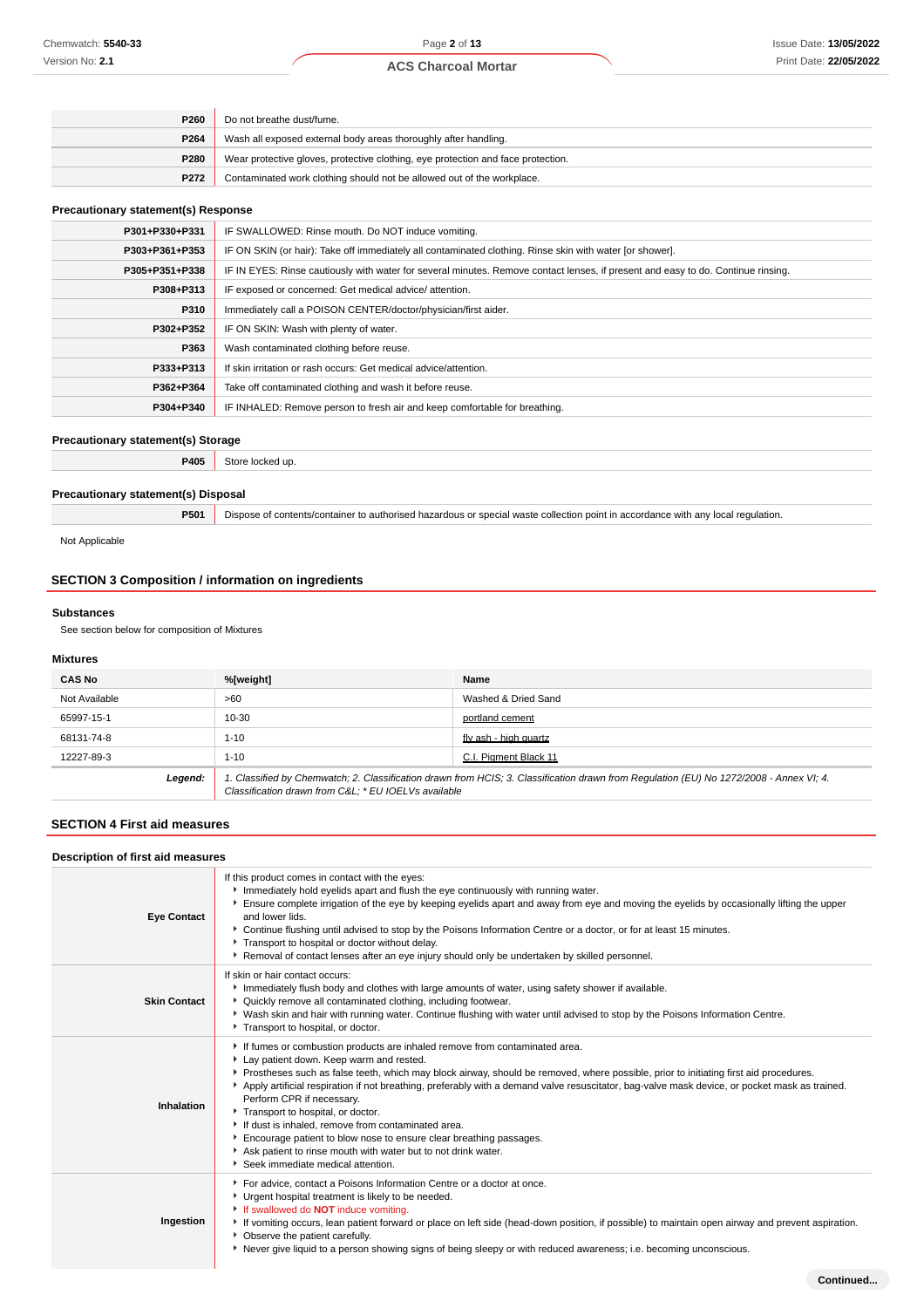- Give water to rinse out mouth, then provide liquid slowly and as much as casualty can comfortably drink. **Transport to hospital or doctor without delay. Indication of any immediate medical attention and special treatment needed** Treat symptomatically. For acute or short term repeated exposures to iron and its derivatives: Always treat symptoms rather than history. In general, however, toxic doses exceed 20 mg/kg of ingested material (as elemental iron) with lethal doses exceeding 180 mg/kg. Control of iron stores depend on variation in absorption rather than excretion. Absorption occurs through aspiration, ingestion and burned skin. Hepatic damage may progress to failure with hypoprothrombinaemia and hypoglycaemia. Hepatorenal syndrome may occur. Iron intoxication may also result in decreased cardiac output and increased cardiac pooling which subsequently produces hypotension.
	- Serum iron should be analysed in symptomatic patients. Serum iron levels (2-4 hrs post-ingestion) greater that 100 ug/dL indicate poisoning with levels, in excess of 350 ug/dL, being potentially serious. Emesis or lavage (for obtunded patients with no gag reflex)are the usual means of decontamination.
	- Activated charcoal does not effectively bind iron.
	- Catharsis (using sodium sulfate or magnesium sulfate) may only be used if the patient already has diarrhoea.
	- ▶ Deferoxamine is a specific chelator of ferric (3+) iron and is currently the antidote of choice. It should be administered parenterally. [Ellenhorn and Barceloux: Medical Toxicology]

For acute or short term repeated exposures to dichromates and chromates:

- Absorption occurs from the alimentary tract and lungs.
- The kidney excretes about 60% of absorbed chromate within 8 hours of ingestion. Urinary excretion may take up to 14 days.
- Establish airway, breathing and circulation. Assist ventilation.
- Induce emesis with Ipecac Syrup if patient is not convulsing, in coma or obtunded and if the gag reflex is present.
- Otherwise use gastric lavage with endotracheal intubation.
- Fluid balance is critical. Peritoneal dialysis, haemodialysis or exchange transfusion may be effective although available data is limited.
- British Anti-Lewisite, ascorbic acid, folic acid and EDTA are probably not effective.
- **There are no antidotes.**
- Primary irritation, including chrome ulceration, may be treated with ointments comprising calcium-sodium-EDTA. This, together with the use of frequently renewed dressings, will ensure rapid healing of any ulcer which may develop.

The mechanism of action involves the reduction of Cr (VI) to Cr(III) and subsequent chelation; the irritant effect of Cr(III)/ protein complexes is thus avoided. [ILO Encyclopedia]

#### [Ellenhorn and Barceloux: Medical Toxicology]

## **SECTION 5 Firefighting measures**

#### **Extinguishing media**

**Advice for firefighters**

- There is no restriction on the type of extinguisher which may be used.
- Use extinguishing media suitable for surrounding area.

#### **Special hazards arising from the substrate or mixture**

**Fire Incompatibility** None known.

| <b>Fire Fighting</b>         | ▶ When silica dust is dispersed in air, firefighters should wear inhalation protection as hazardous substances from the fire may be adsorbed on<br>the silica particles.<br>▶ When heated to extreme temperatures, (>1700 deg.C) amorphous silica can fuse.<br>Alert Fire Brigade and tell them location and nature of hazard.<br>▶ Wear breathing apparatus plus protective gloves in the event of a fire.<br>Prevent, by any means available, spillage from entering drains or water courses.<br>Use fire fighting procedures suitable for surrounding area.<br>DO NOT approach containers suspected to be hot.<br>Cool fire exposed containers with water spray from a protected location.<br>If safe to do so, remove containers from path of fire.<br>Equipment should be thoroughly decontaminated after use.                                                                                                                                                                                                                                                                                                                                                                                                                                                                                                                                                                                                                                                                                                                                             |
|------------------------------|-----------------------------------------------------------------------------------------------------------------------------------------------------------------------------------------------------------------------------------------------------------------------------------------------------------------------------------------------------------------------------------------------------------------------------------------------------------------------------------------------------------------------------------------------------------------------------------------------------------------------------------------------------------------------------------------------------------------------------------------------------------------------------------------------------------------------------------------------------------------------------------------------------------------------------------------------------------------------------------------------------------------------------------------------------------------------------------------------------------------------------------------------------------------------------------------------------------------------------------------------------------------------------------------------------------------------------------------------------------------------------------------------------------------------------------------------------------------------------------------------------------------------------------------------------------------|
| <b>Fire/Explosion Hazard</b> | Under certain conditions the material may become combustible because of the ease of ignition which occurs after the material reaches a high<br>specific area ratio (thin sections, fine particles, or molten states). However, the same material in massive solid form is comparatively difficult to<br>ignite. Nearly all metals will burn in air under certain conditions. Some are oxidised rapidly in the presence of air or moisture, generating sufficient<br>heat to reach their ignition temperatures.<br>Others oxidise so slowly that heat generated during oxidation is dissipated before the metal becomes hot enough to ignite.<br>Particle size, shape, quantity, and alloy are important factors to be considered when evaluating metal combustibility. Combustibility of metallic<br>alloys may differ and vary widely from the combustibility characteristics of the alloys' constituent elements.<br>▶ When silica dust is dispersed in air, firefighters should wear inhalation protection as hazardous substances from the fire may be adsorbed on<br>the silica particles.<br>▶ When heated to extreme temperatures, (>1700 deg.C) amorphous silica can fuse.<br>Decomposition may produce toxic fumes of:<br>silicon dioxide (SiO2)<br>metal oxides<br>When aluminium oxide dust is dispersed in air, firefighters should wear protection against inhalation of dust particles, which can also contain<br>hazardous substances from the fire absorbed on the alumina particles.<br>May emit poisonous fumes.<br>May emit corrosive fumes. |
| <b>HAZCHEM</b>               | Not Applicable                                                                                                                                                                                                                                                                                                                                                                                                                                                                                                                                                                                                                                                                                                                                                                                                                                                                                                                                                                                                                                                                                                                                                                                                                                                                                                                                                                                                                                                                                                                                                  |

### **SECTION 6 Accidental release measures**

**Personal precautions, protective equipment and emergency procedures** See section 8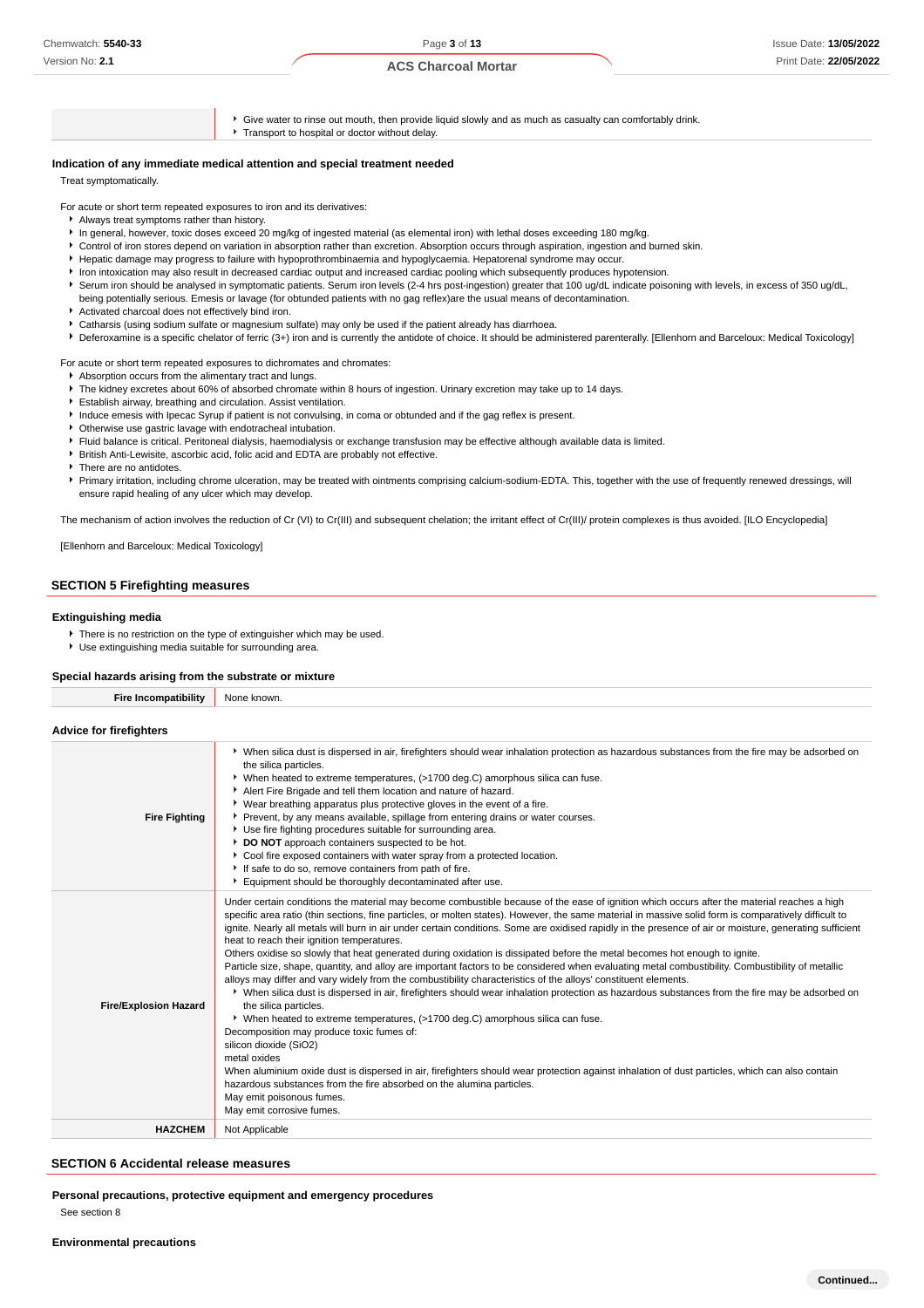Version No: **2.1**

## **ACS Charcoal Mortar**

#### See section 12

#### **Methods and material for containment and cleaning up**

| <b>Minor Spills</b> | Remove all ignition sources.<br>Clean up all spills immediately.<br>Avoid contact with skin and eyes.<br>• Control personal contact with the substance, by using protective equipment.<br>Use dry clean up procedures and avoid generating dust.<br>• Place in a suitable, labelled container for waste disposal.                                                                                                                                                                                                                                                                                                                                                                                                                |
|---------------------|----------------------------------------------------------------------------------------------------------------------------------------------------------------------------------------------------------------------------------------------------------------------------------------------------------------------------------------------------------------------------------------------------------------------------------------------------------------------------------------------------------------------------------------------------------------------------------------------------------------------------------------------------------------------------------------------------------------------------------|
| <b>Major Spills</b> | Moderate hazard.<br>CAUTION: Advise personnel in area.<br>Alert Emergency Services and tell them location and nature of hazard.<br>• Control personal contact by wearing protective clothing.<br>▶ Prevent, by any means available, spillage from entering drains or water courses.<br>Recover product wherever possible.<br>► IF DRY: Use dry clean up procedures and avoid generating dust. Collect residues and place in sealed plastic bags or other containers for<br>disposal. IF WET: Vacuum/shovel up and place in labelled containers for disposal.<br>ALWAYS: Wash area down with large amounts of water and prevent runoff into drains.<br>If contamination of drains or waterways occurs, advise Emergency Services. |

Personal Protective Equipment advice is contained in Section 8 of the SDS.

## **SECTION 7 Handling and storage**

#### **Precautions for safe handling Safe handling** Avoid all personal contact, including inhalation. Wear protective clothing when risk of exposure occurs. ▶ Use in a well-ventilated area. Prevent concentration in hollows and sumps. **DO NOT** enter confined spaces until atmosphere has been checked. **DO NOT** allow material to contact humans, exposed food or food utensils. Avoid contact with incompatible materials. When handling, **DO NOT** eat, drink or smoke. Keep containers securely sealed when not in use. Avoid physical damage to containers. Always wash hands with soap and water after handling. Work clothes should be laundered separately. Launder contaminated clothing before re-use. Use good occupational work practice. Observe manufacturer's storage and handling recommendations contained within this SDS. Atmosphere should be regularly checked against established exposure standards to ensure safe working conditions are maintained. **Other information** Store in original containers. Keep containers securely sealed. Store in a cool, dry area protected from environmental extremes. Store away from incompatible materials and foodstuff containers. **Protect containers against physical damage and check regularly for leaks.** Observe manufacturer's storage and handling recommendations contained within this SDS. For major quantities: Consider storage in bunded areas - ensure storage areas are isolated from sources of community water (including stormwater, ground water, lakes and streams}. Ensure that accidental discharge to air or water is the subject of a contingency disaster management plan; this may require consultation with local authorities

#### **Conditions for safe storage, including any incompatibilities**

| Suitable container      | Polyethylene or polypropylene container.<br>Check all containers are clearly labelled and free from leaks.                                                                                                                                                                                                                                                                                                                                                                                                                                                                                                                                                                                                                    |
|-------------------------|-------------------------------------------------------------------------------------------------------------------------------------------------------------------------------------------------------------------------------------------------------------------------------------------------------------------------------------------------------------------------------------------------------------------------------------------------------------------------------------------------------------------------------------------------------------------------------------------------------------------------------------------------------------------------------------------------------------------------------|
| Storage incompatibility | Silicas:<br>react with hydrofluoric acid to produce silicon tetrafluoride gas<br>react with xenon hexafluoride to produce explosive xenon trioxide<br>reacts exothermically with oxygen difluoride, and explosively with chlorine trifluoride (these halogenated materials are not commonplace<br>industrial materials) and other fluorine-containing compounds<br>may react with fluorine, chlorates<br>are incompatible with strong oxidisers, manganese trioxide, chlorine trioxide, strong alkalis, metal oxides, concentrated orthophosphoric acid,<br>vinyl acetate<br>may react vigorously when heated with alkali carbonates.<br>Avoid strong acids, bases.<br>Avoid contact with copper, aluminium and their alloys. |

#### **SECTION 8 Exposure controls / personal protection**

#### **Control parameters**

## **Occupational Exposure Limits (OEL)**

## **INGREDIENT DATA**

| Source                       | Ingredient | <b>Material</b><br>name | <b>TWA</b> | <b>STEL</b> | Peak      | <b>Notes</b>                                                |
|------------------------------|------------|-------------------------|------------|-------------|-----------|-------------------------------------------------------------|
| Australia Exposure Standards | portland   | Portland                | 10         | Not         | Not       | (a) This value is for inhalable dust containing no asbestos |
|                              | cement     | cement                  | mq/m3      | Available   | Available | and < 1% crystalline silica.                                |

## **Emergency Limits**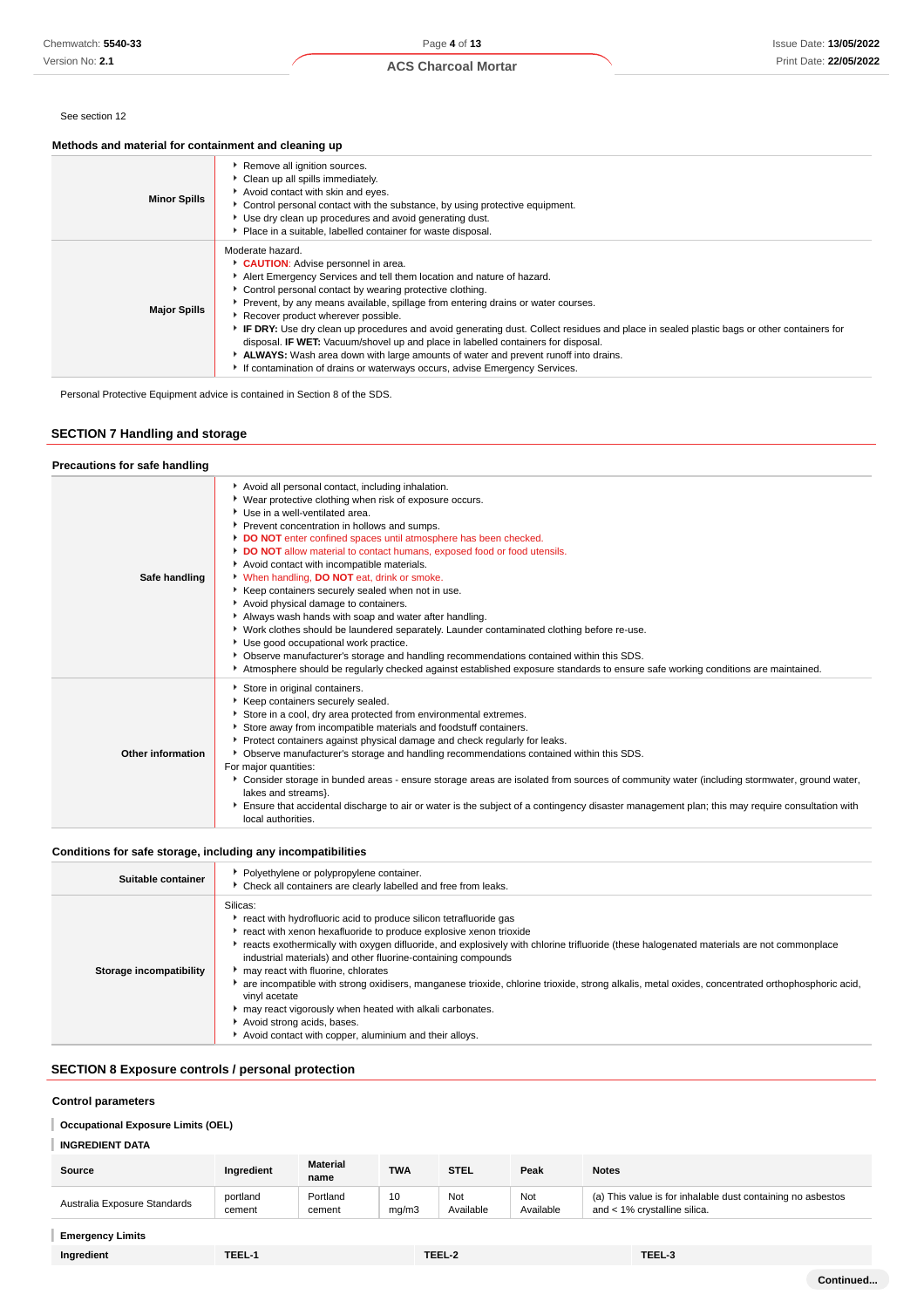| Ingredient                           | TEEL-1                                   | TEEL-2    |                               | TEEL-3                                                                                                                                    |  |
|--------------------------------------|------------------------------------------|-----------|-------------------------------|-------------------------------------------------------------------------------------------------------------------------------------------|--|
| C.I. Pigment Black 11                | $21 \text{ mg/m}$                        | 230 mg/m3 |                               | 1,400 mg/m3                                                                                                                               |  |
|                                      |                                          |           |                               |                                                                                                                                           |  |
| Ingredient                           | <b>Original IDLH</b>                     |           | <b>Revised IDLH</b>           |                                                                                                                                           |  |
| portland cement                      | 5,000 mg/m3                              |           |                               | Not Available                                                                                                                             |  |
| fly ash - high quartz                | Not Available                            |           | Not Available                 |                                                                                                                                           |  |
| C.I. Pigment Black 11                | Not Available                            |           | Not Available                 |                                                                                                                                           |  |
| <b>Occupational Exposure Banding</b> |                                          |           |                               |                                                                                                                                           |  |
| Ingredient                           | <b>Occupational Exposure Band Rating</b> |           |                               | <b>Occupational Exposure Band Limit</b>                                                                                                   |  |
| fly ash - high quartz                | E                                        |           | $\leq$ 0.01 mg/m <sup>3</sup> |                                                                                                                                           |  |
| C.I. Pigment Black 11                | Е                                        |           |                               |                                                                                                                                           |  |
| Notes:                               |                                          |           |                               | Occupational exposure banding is a process of assigning chemicals into specific categories or bands based on a chemical's potency and the |  |

range of exposure concentrations that are expected to protect worker health.

adverse health outcomes associated with exposure. The output of this process is an occupational exposure band (OEB), which corresponds to a

| Exposure controls          |                                                                                                                                                                                                                                                                                                                                                                                                                                                                                                                                                                                                                                                                                                                                                                                                                                                                                                                                                                                                                                                                                                                                                                                                                                                                                                                                                                                                                                                                                                                                                                                                                                     |                                  |                                     |  |  |
|----------------------------|-------------------------------------------------------------------------------------------------------------------------------------------------------------------------------------------------------------------------------------------------------------------------------------------------------------------------------------------------------------------------------------------------------------------------------------------------------------------------------------------------------------------------------------------------------------------------------------------------------------------------------------------------------------------------------------------------------------------------------------------------------------------------------------------------------------------------------------------------------------------------------------------------------------------------------------------------------------------------------------------------------------------------------------------------------------------------------------------------------------------------------------------------------------------------------------------------------------------------------------------------------------------------------------------------------------------------------------------------------------------------------------------------------------------------------------------------------------------------------------------------------------------------------------------------------------------------------------------------------------------------------------|----------------------------------|-------------------------------------|--|--|
|                            | Engineering controls are used to remove a hazard or place a barrier between the worker and the hazard. Well-designed engineering controls can<br>be highly effective in protecting workers and will typically be independent of worker interactions to provide this high level of protection.<br>The basic types of engineering controls are:<br>Process controls which involve changing the way a job activity or process is done to reduce the risk.<br>Enclosure and/or isolation of emission source which keeps a selected hazard "physically" away from the worker and ventilation that strategically<br>"adds" and "removes" air in the work environment. Ventilation can remove or dilute an air contaminant if designed properly. The design of a<br>ventilation system must match the particular process and chemical or contaminant in use.<br>Employers may need to use multiple types of controls to prevent employee overexposure.<br>Local exhaust ventilation usually required. If risk of overexposure exists, wear approved respirator. Correct fit is essential to obtain adequate<br>protection. Supplied-air type respirator may be required in special circumstances. Correct fit is essential to ensure adequate protection.<br>An approved self contained breathing apparatus (SCBA) may be required in some situations.<br>Provide adequate ventilation in warehouse or closed storage area. Air contaminants generated in the workplace possess varying "escape"<br>velocities which, in turn, determine the "capture velocities" of fresh circulating air required to effectively remove the contaminant. |                                  |                                     |  |  |
|                            | Type of Contaminant:                                                                                                                                                                                                                                                                                                                                                                                                                                                                                                                                                                                                                                                                                                                                                                                                                                                                                                                                                                                                                                                                                                                                                                                                                                                                                                                                                                                                                                                                                                                                                                                                                |                                  | Air Speed:<br>$0.25 - 0.5$ m/s      |  |  |
|                            | solvent, vapours, degreasing etc., evaporating from tank (in still air).                                                                                                                                                                                                                                                                                                                                                                                                                                                                                                                                                                                                                                                                                                                                                                                                                                                                                                                                                                                                                                                                                                                                                                                                                                                                                                                                                                                                                                                                                                                                                            |                                  | (50-100 f/min.)                     |  |  |
| Appropriate engineering    | aerosols, fumes from pouring operations, intermittent container filling, low speed conveyer transfers, welding, spray<br>drift, plating acid fumes, pickling (released at low velocity into zone of active generation)                                                                                                                                                                                                                                                                                                                                                                                                                                                                                                                                                                                                                                                                                                                                                                                                                                                                                                                                                                                                                                                                                                                                                                                                                                                                                                                                                                                                              |                                  | 0.5-1 m/s (100-200<br>f/min.)       |  |  |
| controls                   | direct spray, spray painting in shallow booths, drum filling, conveyer loading, crusher dusts, gas discharge (active<br>generation into zone of rapid air motion)                                                                                                                                                                                                                                                                                                                                                                                                                                                                                                                                                                                                                                                                                                                                                                                                                                                                                                                                                                                                                                                                                                                                                                                                                                                                                                                                                                                                                                                                   |                                  | 1-2.5 m/s (200-500<br>f/min.)       |  |  |
|                            | grinding, abrasive blasting, tumbling, high speed wheel generated dusts (released at high initial velocity into zone of<br>very high rapid air motion).                                                                                                                                                                                                                                                                                                                                                                                                                                                                                                                                                                                                                                                                                                                                                                                                                                                                                                                                                                                                                                                                                                                                                                                                                                                                                                                                                                                                                                                                             |                                  | $2.5 - 10$ m/s<br>(500-2000 f/min.) |  |  |
|                            | Within each range the appropriate value depends on:                                                                                                                                                                                                                                                                                                                                                                                                                                                                                                                                                                                                                                                                                                                                                                                                                                                                                                                                                                                                                                                                                                                                                                                                                                                                                                                                                                                                                                                                                                                                                                                 |                                  |                                     |  |  |
|                            | Upper end of the range<br>Lower end of the range                                                                                                                                                                                                                                                                                                                                                                                                                                                                                                                                                                                                                                                                                                                                                                                                                                                                                                                                                                                                                                                                                                                                                                                                                                                                                                                                                                                                                                                                                                                                                                                    |                                  |                                     |  |  |
|                            | 1: Room air currents minimal or favourable to capture<br>1: Disturbing room air currents                                                                                                                                                                                                                                                                                                                                                                                                                                                                                                                                                                                                                                                                                                                                                                                                                                                                                                                                                                                                                                                                                                                                                                                                                                                                                                                                                                                                                                                                                                                                            |                                  |                                     |  |  |
|                            | 2: Contaminants of low toxicity or of nuisance value only.<br>2: Contaminants of high toxicity                                                                                                                                                                                                                                                                                                                                                                                                                                                                                                                                                                                                                                                                                                                                                                                                                                                                                                                                                                                                                                                                                                                                                                                                                                                                                                                                                                                                                                                                                                                                      |                                  |                                     |  |  |
|                            | 3: Intermittent, low production.<br>3: High production, heavy use                                                                                                                                                                                                                                                                                                                                                                                                                                                                                                                                                                                                                                                                                                                                                                                                                                                                                                                                                                                                                                                                                                                                                                                                                                                                                                                                                                                                                                                                                                                                                                   |                                  |                                     |  |  |
|                            | 4: Large hood or large air mass in motion                                                                                                                                                                                                                                                                                                                                                                                                                                                                                                                                                                                                                                                                                                                                                                                                                                                                                                                                                                                                                                                                                                                                                                                                                                                                                                                                                                                                                                                                                                                                                                                           | 4: Small hood-local control only |                                     |  |  |
|                            | Simple theory shows that air velocity falls rapidly with distance away from the opening of a simple extraction pipe. Velocity generally decreases<br>with the square of distance from the extraction point (in simple cases). Therefore the air speed at the extraction point should be adjusted,<br>accordingly, after reference to distance from the contaminating source. The air velocity at the extraction fan, for example, should be a minimum of<br>1-2 m/s (200-400 f/min) for extraction of solvents generated in a tank 2 meters distant from the extraction point. Other mechanical considerations,<br>producing performance deficits within the extraction apparatus, make it essential that theoretical air velocities are multiplied by factors of 10 or<br>more when extraction systems are installed or used.                                                                                                                                                                                                                                                                                                                                                                                                                                                                                                                                                                                                                                                                                                                                                                                                      |                                  |                                     |  |  |
| <b>Personal protection</b> |                                                                                                                                                                                                                                                                                                                                                                                                                                                                                                                                                                                                                                                                                                                                                                                                                                                                                                                                                                                                                                                                                                                                                                                                                                                                                                                                                                                                                                                                                                                                                                                                                                     |                                  |                                     |  |  |
| Eye and face protection    | Chemical goggles.<br>Full face shield may be required for supplementary but never for primary protection of eyes.<br>Contact lenses may pose a special hazard; soft contact lenses may absorb and concentrate irritants. A written policy document, describing<br>the wearing of lenses or restrictions on use, should be created for each workplace or task. This should include a review of lens absorption<br>and adsorption for the class of chemicals in use and an account of injury experience. Medical and first-aid personnel should be trained in<br>their removal and suitable equipment should be readily available. In the event of chemical exposure, begin eye irrigation immediately and<br>remove contact lens as soon as practicable. Lens should be removed at the first signs of eye redness or irritation - lens should be removed in<br>a clean environment only after workers have washed hands thoroughly. [CDC NIOSH Current Intelligence Bulletin 59], [AS/NZS 1336 or<br>national equivalent]                                                                                                                                                                                                                                                                                                                                                                                                                                                                                                                                                                                                            |                                  |                                     |  |  |
| <b>Skin protection</b>     | See Hand protection below                                                                                                                                                                                                                                                                                                                                                                                                                                                                                                                                                                                                                                                                                                                                                                                                                                                                                                                                                                                                                                                                                                                                                                                                                                                                                                                                                                                                                                                                                                                                                                                                           |                                  |                                     |  |  |
| Hands/feet protection      | NOTE:<br>The material may produce skin sensitisation in predisposed individuals. Care must be taken, when removing gloves and other protective<br>equipment, to avoid all possible skin contact.<br>Contaminated leather items, such as shoes, belts and watch-bands should be removed and destroyed.<br>The selection of suitable gloves does not only depend on the material, but also on further marks of quality which vary from manufacturer to                                                                                                                                                                                                                                                                                                                                                                                                                                                                                                                                                                                                                                                                                                                                                                                                                                                                                                                                                                                                                                                                                                                                                                                |                                  |                                     |  |  |

manufacturer. Where the chemical is a preparation of several substances, the resistance of the glove material can not be calculated in advance

and has therefore to be checked prior to the application.

**Continued...**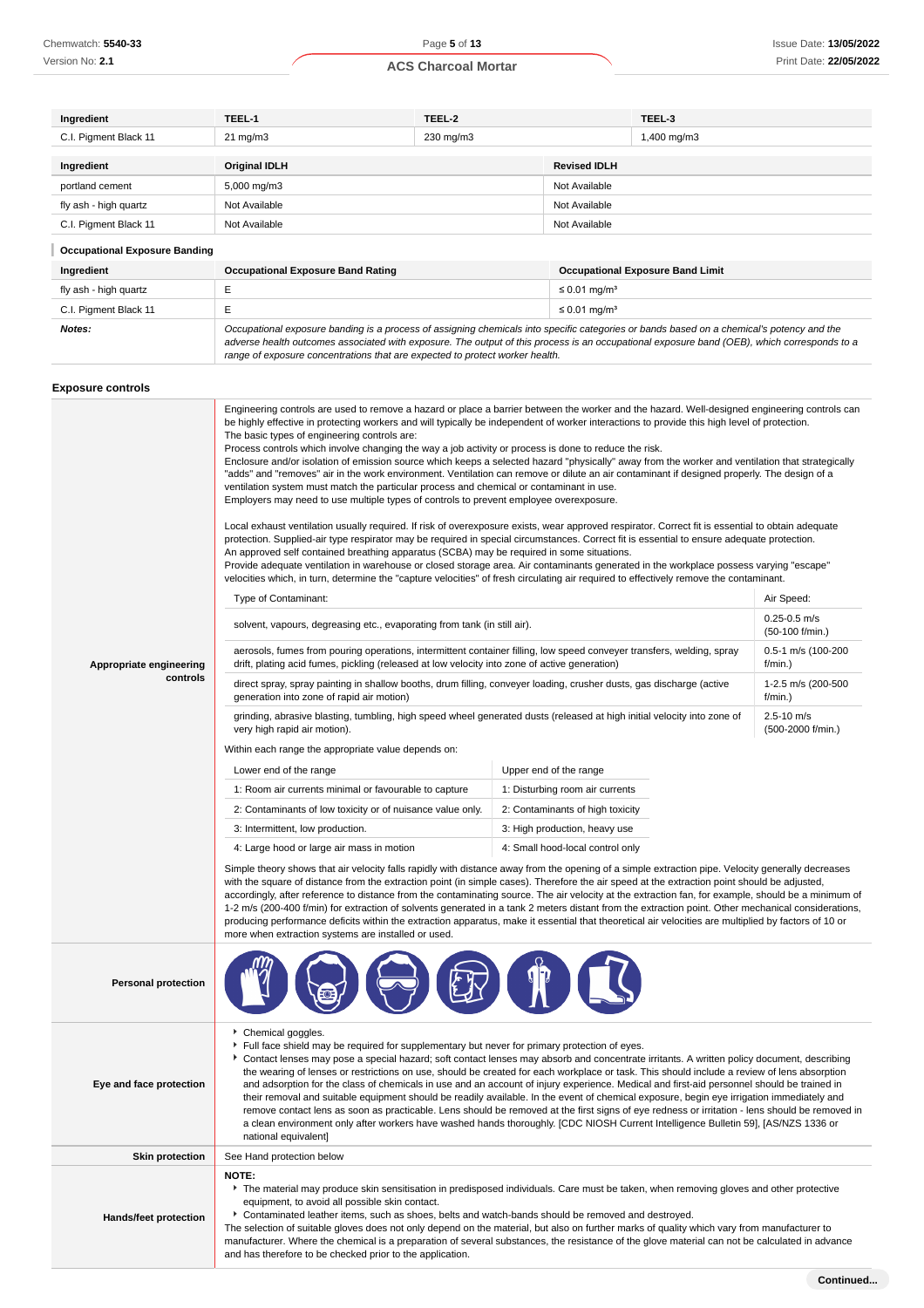| making a final choice.<br>Personal hygiene is a key element of effective hand care. Gloves must only be worn on clean hands. After using gloves, hands should be<br>washed and dried thoroughly. Application of a non-perfumed moisturiser is recommended.<br>Suitability and durability of glove type is dependent on usage. Important factors in the selection of gloves include:<br>frequency and duration of contact,<br>· chemical resistance of glove material,<br>· glove thickness and<br>- dexterity<br>Select gloves tested to a relevant standard (e.g. Europe EN 374, US F739, AS/NZS 2161.1 or national equivalent).<br>When prolonged or frequently repeated contact may occur, a glove with a protection class of 5 or higher (breakthrough time greater than 240<br>minutes according to EN 374, AS/NZS 2161.10.1 or national equivalent) is recommended.<br>When only brief contact is expected, a glove with a protection class of 3 or higher (breakthrough time greater than 60 minutes according to EN<br>374, AS/NZS 2161.10.1 or national equivalent) is recommended.<br>. Some glove polymer types are less affected by movement and this should be taken into account when considering gloves for long-term use.<br>Contaminated gloves should be replaced.<br>As defined in ASTM F-739-96 in any application, gloves are rated as:<br>. Excellent when breakthrough time > 480 min<br>· Good when breakthrough time > 20 min<br>· Fair when breakthrough time < 20 min<br>. Poor when glove material degrades<br>For general applications, gloves with a thickness typically greater than 0.35 mm, are recommended.<br>It should be emphasised that glove thickness is not necessarily a good predictor of glove resistance to a specific chemical, as the permeation<br>efficiency of the glove will be dependent on the exact composition of the glove material. Therefore, glove selection should also be based on<br>consideration of the task requirements and knowledge of breakthrough times.<br>Glove thickness may also vary depending on the glove manufacturer, the glove type and the glove model. Therefore, the manufacturers technical<br>data should always be taken into account to ensure selection of the most appropriate glove for the task.<br>Note: Depending on the activity being conducted, gloves of varying thickness may be required for specific tasks. For example:<br>Thinner gloves (down to 0.1 mm or less) may be required where a high degree of manual dexterity is needed. However, these gloves are only<br>likely to give short duration protection and would normally be just for single use applications, then disposed of.<br>Thicker gloves (up to 3 mm or more) may be required where there is a mechanical (as well as a chemical) risk i.e. where there is abrasion or<br>puncture potential<br>Gloves must only be worn on clean hands. After using gloves, hands should be washed and dried thoroughly. Application of a non-perfumed<br>moisturiser is recommended.<br>Experience indicates that the following polymers are suitable as glove materials for protection against undissolved, dry solids, where abrasive<br>particles are not present.<br>polychloroprene. |
|------------------------------------------------------------------------------------------------------------------------------------------------------------------------------------------------------------------------------------------------------------------------------------------------------------------------------------------------------------------------------------------------------------------------------------------------------------------------------------------------------------------------------------------------------------------------------------------------------------------------------------------------------------------------------------------------------------------------------------------------------------------------------------------------------------------------------------------------------------------------------------------------------------------------------------------------------------------------------------------------------------------------------------------------------------------------------------------------------------------------------------------------------------------------------------------------------------------------------------------------------------------------------------------------------------------------------------------------------------------------------------------------------------------------------------------------------------------------------------------------------------------------------------------------------------------------------------------------------------------------------------------------------------------------------------------------------------------------------------------------------------------------------------------------------------------------------------------------------------------------------------------------------------------------------------------------------------------------------------------------------------------------------------------------------------------------------------------------------------------------------------------------------------------------------------------------------------------------------------------------------------------------------------------------------------------------------------------------------------------------------------------------------------------------------------------------------------------------------------------------------------------------------------------------------------------------------------------------------------------------------------------------------------------------------------------------------------------------------------------------------------------------------------------------------------------------------------------------------------------------------------------------------------------------------------------------------------------------------------------------------------------------------------------------------------------------------------------------------------------------------------------------------------------------------------------------------------------------------------------------------|
|                                                                                                                                                                                                                                                                                                                                                                                                                                                                                                                                                                                                                                                                                                                                                                                                                                                                                                                                                                                                                                                                                                                                                                                                                                                                                                                                                                                                                                                                                                                                                                                                                                                                                                                                                                                                                                                                                                                                                                                                                                                                                                                                                                                                                                                                                                                                                                                                                                                                                                                                                                                                                                                                                                                                                                                                                                                                                                                                                                                                                                                                                                                                                                                                                                                      |
|                                                                                                                                                                                                                                                                                                                                                                                                                                                                                                                                                                                                                                                                                                                                                                                                                                                                                                                                                                                                                                                                                                                                                                                                                                                                                                                                                                                                                                                                                                                                                                                                                                                                                                                                                                                                                                                                                                                                                                                                                                                                                                                                                                                                                                                                                                                                                                                                                                                                                                                                                                                                                                                                                                                                                                                                                                                                                                                                                                                                                                                                                                                                                                                                                                                      |
|                                                                                                                                                                                                                                                                                                                                                                                                                                                                                                                                                                                                                                                                                                                                                                                                                                                                                                                                                                                                                                                                                                                                                                                                                                                                                                                                                                                                                                                                                                                                                                                                                                                                                                                                                                                                                                                                                                                                                                                                                                                                                                                                                                                                                                                                                                                                                                                                                                                                                                                                                                                                                                                                                                                                                                                                                                                                                                                                                                                                                                                                                                                                                                                                                                                      |
|                                                                                                                                                                                                                                                                                                                                                                                                                                                                                                                                                                                                                                                                                                                                                                                                                                                                                                                                                                                                                                                                                                                                                                                                                                                                                                                                                                                                                                                                                                                                                                                                                                                                                                                                                                                                                                                                                                                                                                                                                                                                                                                                                                                                                                                                                                                                                                                                                                                                                                                                                                                                                                                                                                                                                                                                                                                                                                                                                                                                                                                                                                                                                                                                                                                      |
|                                                                                                                                                                                                                                                                                                                                                                                                                                                                                                                                                                                                                                                                                                                                                                                                                                                                                                                                                                                                                                                                                                                                                                                                                                                                                                                                                                                                                                                                                                                                                                                                                                                                                                                                                                                                                                                                                                                                                                                                                                                                                                                                                                                                                                                                                                                                                                                                                                                                                                                                                                                                                                                                                                                                                                                                                                                                                                                                                                                                                                                                                                                                                                                                                                                      |
|                                                                                                                                                                                                                                                                                                                                                                                                                                                                                                                                                                                                                                                                                                                                                                                                                                                                                                                                                                                                                                                                                                                                                                                                                                                                                                                                                                                                                                                                                                                                                                                                                                                                                                                                                                                                                                                                                                                                                                                                                                                                                                                                                                                                                                                                                                                                                                                                                                                                                                                                                                                                                                                                                                                                                                                                                                                                                                                                                                                                                                                                                                                                                                                                                                                      |
|                                                                                                                                                                                                                                                                                                                                                                                                                                                                                                                                                                                                                                                                                                                                                                                                                                                                                                                                                                                                                                                                                                                                                                                                                                                                                                                                                                                                                                                                                                                                                                                                                                                                                                                                                                                                                                                                                                                                                                                                                                                                                                                                                                                                                                                                                                                                                                                                                                                                                                                                                                                                                                                                                                                                                                                                                                                                                                                                                                                                                                                                                                                                                                                                                                                      |
|                                                                                                                                                                                                                                                                                                                                                                                                                                                                                                                                                                                                                                                                                                                                                                                                                                                                                                                                                                                                                                                                                                                                                                                                                                                                                                                                                                                                                                                                                                                                                                                                                                                                                                                                                                                                                                                                                                                                                                                                                                                                                                                                                                                                                                                                                                                                                                                                                                                                                                                                                                                                                                                                                                                                                                                                                                                                                                                                                                                                                                                                                                                                                                                                                                                      |
|                                                                                                                                                                                                                                                                                                                                                                                                                                                                                                                                                                                                                                                                                                                                                                                                                                                                                                                                                                                                                                                                                                                                                                                                                                                                                                                                                                                                                                                                                                                                                                                                                                                                                                                                                                                                                                                                                                                                                                                                                                                                                                                                                                                                                                                                                                                                                                                                                                                                                                                                                                                                                                                                                                                                                                                                                                                                                                                                                                                                                                                                                                                                                                                                                                                      |
|                                                                                                                                                                                                                                                                                                                                                                                                                                                                                                                                                                                                                                                                                                                                                                                                                                                                                                                                                                                                                                                                                                                                                                                                                                                                                                                                                                                                                                                                                                                                                                                                                                                                                                                                                                                                                                                                                                                                                                                                                                                                                                                                                                                                                                                                                                                                                                                                                                                                                                                                                                                                                                                                                                                                                                                                                                                                                                                                                                                                                                                                                                                                                                                                                                                      |
|                                                                                                                                                                                                                                                                                                                                                                                                                                                                                                                                                                                                                                                                                                                                                                                                                                                                                                                                                                                                                                                                                                                                                                                                                                                                                                                                                                                                                                                                                                                                                                                                                                                                                                                                                                                                                                                                                                                                                                                                                                                                                                                                                                                                                                                                                                                                                                                                                                                                                                                                                                                                                                                                                                                                                                                                                                                                                                                                                                                                                                                                                                                                                                                                                                                      |
|                                                                                                                                                                                                                                                                                                                                                                                                                                                                                                                                                                                                                                                                                                                                                                                                                                                                                                                                                                                                                                                                                                                                                                                                                                                                                                                                                                                                                                                                                                                                                                                                                                                                                                                                                                                                                                                                                                                                                                                                                                                                                                                                                                                                                                                                                                                                                                                                                                                                                                                                                                                                                                                                                                                                                                                                                                                                                                                                                                                                                                                                                                                                                                                                                                                      |
|                                                                                                                                                                                                                                                                                                                                                                                                                                                                                                                                                                                                                                                                                                                                                                                                                                                                                                                                                                                                                                                                                                                                                                                                                                                                                                                                                                                                                                                                                                                                                                                                                                                                                                                                                                                                                                                                                                                                                                                                                                                                                                                                                                                                                                                                                                                                                                                                                                                                                                                                                                                                                                                                                                                                                                                                                                                                                                                                                                                                                                                                                                                                                                                                                                                      |
|                                                                                                                                                                                                                                                                                                                                                                                                                                                                                                                                                                                                                                                                                                                                                                                                                                                                                                                                                                                                                                                                                                                                                                                                                                                                                                                                                                                                                                                                                                                                                                                                                                                                                                                                                                                                                                                                                                                                                                                                                                                                                                                                                                                                                                                                                                                                                                                                                                                                                                                                                                                                                                                                                                                                                                                                                                                                                                                                                                                                                                                                                                                                                                                                                                                      |
|                                                                                                                                                                                                                                                                                                                                                                                                                                                                                                                                                                                                                                                                                                                                                                                                                                                                                                                                                                                                                                                                                                                                                                                                                                                                                                                                                                                                                                                                                                                                                                                                                                                                                                                                                                                                                                                                                                                                                                                                                                                                                                                                                                                                                                                                                                                                                                                                                                                                                                                                                                                                                                                                                                                                                                                                                                                                                                                                                                                                                                                                                                                                                                                                                                                      |
|                                                                                                                                                                                                                                                                                                                                                                                                                                                                                                                                                                                                                                                                                                                                                                                                                                                                                                                                                                                                                                                                                                                                                                                                                                                                                                                                                                                                                                                                                                                                                                                                                                                                                                                                                                                                                                                                                                                                                                                                                                                                                                                                                                                                                                                                                                                                                                                                                                                                                                                                                                                                                                                                                                                                                                                                                                                                                                                                                                                                                                                                                                                                                                                                                                                      |
|                                                                                                                                                                                                                                                                                                                                                                                                                                                                                                                                                                                                                                                                                                                                                                                                                                                                                                                                                                                                                                                                                                                                                                                                                                                                                                                                                                                                                                                                                                                                                                                                                                                                                                                                                                                                                                                                                                                                                                                                                                                                                                                                                                                                                                                                                                                                                                                                                                                                                                                                                                                                                                                                                                                                                                                                                                                                                                                                                                                                                                                                                                                                                                                                                                                      |
|                                                                                                                                                                                                                                                                                                                                                                                                                                                                                                                                                                                                                                                                                                                                                                                                                                                                                                                                                                                                                                                                                                                                                                                                                                                                                                                                                                                                                                                                                                                                                                                                                                                                                                                                                                                                                                                                                                                                                                                                                                                                                                                                                                                                                                                                                                                                                                                                                                                                                                                                                                                                                                                                                                                                                                                                                                                                                                                                                                                                                                                                                                                                                                                                                                                      |
|                                                                                                                                                                                                                                                                                                                                                                                                                                                                                                                                                                                                                                                                                                                                                                                                                                                                                                                                                                                                                                                                                                                                                                                                                                                                                                                                                                                                                                                                                                                                                                                                                                                                                                                                                                                                                                                                                                                                                                                                                                                                                                                                                                                                                                                                                                                                                                                                                                                                                                                                                                                                                                                                                                                                                                                                                                                                                                                                                                                                                                                                                                                                                                                                                                                      |
|                                                                                                                                                                                                                                                                                                                                                                                                                                                                                                                                                                                                                                                                                                                                                                                                                                                                                                                                                                                                                                                                                                                                                                                                                                                                                                                                                                                                                                                                                                                                                                                                                                                                                                                                                                                                                                                                                                                                                                                                                                                                                                                                                                                                                                                                                                                                                                                                                                                                                                                                                                                                                                                                                                                                                                                                                                                                                                                                                                                                                                                                                                                                                                                                                                                      |
|                                                                                                                                                                                                                                                                                                                                                                                                                                                                                                                                                                                                                                                                                                                                                                                                                                                                                                                                                                                                                                                                                                                                                                                                                                                                                                                                                                                                                                                                                                                                                                                                                                                                                                                                                                                                                                                                                                                                                                                                                                                                                                                                                                                                                                                                                                                                                                                                                                                                                                                                                                                                                                                                                                                                                                                                                                                                                                                                                                                                                                                                                                                                                                                                                                                      |
|                                                                                                                                                                                                                                                                                                                                                                                                                                                                                                                                                                                                                                                                                                                                                                                                                                                                                                                                                                                                                                                                                                                                                                                                                                                                                                                                                                                                                                                                                                                                                                                                                                                                                                                                                                                                                                                                                                                                                                                                                                                                                                                                                                                                                                                                                                                                                                                                                                                                                                                                                                                                                                                                                                                                                                                                                                                                                                                                                                                                                                                                                                                                                                                                                                                      |
|                                                                                                                                                                                                                                                                                                                                                                                                                                                                                                                                                                                                                                                                                                                                                                                                                                                                                                                                                                                                                                                                                                                                                                                                                                                                                                                                                                                                                                                                                                                                                                                                                                                                                                                                                                                                                                                                                                                                                                                                                                                                                                                                                                                                                                                                                                                                                                                                                                                                                                                                                                                                                                                                                                                                                                                                                                                                                                                                                                                                                                                                                                                                                                                                                                                      |
|                                                                                                                                                                                                                                                                                                                                                                                                                                                                                                                                                                                                                                                                                                                                                                                                                                                                                                                                                                                                                                                                                                                                                                                                                                                                                                                                                                                                                                                                                                                                                                                                                                                                                                                                                                                                                                                                                                                                                                                                                                                                                                                                                                                                                                                                                                                                                                                                                                                                                                                                                                                                                                                                                                                                                                                                                                                                                                                                                                                                                                                                                                                                                                                                                                                      |
|                                                                                                                                                                                                                                                                                                                                                                                                                                                                                                                                                                                                                                                                                                                                                                                                                                                                                                                                                                                                                                                                                                                                                                                                                                                                                                                                                                                                                                                                                                                                                                                                                                                                                                                                                                                                                                                                                                                                                                                                                                                                                                                                                                                                                                                                                                                                                                                                                                                                                                                                                                                                                                                                                                                                                                                                                                                                                                                                                                                                                                                                                                                                                                                                                                                      |
|                                                                                                                                                                                                                                                                                                                                                                                                                                                                                                                                                                                                                                                                                                                                                                                                                                                                                                                                                                                                                                                                                                                                                                                                                                                                                                                                                                                                                                                                                                                                                                                                                                                                                                                                                                                                                                                                                                                                                                                                                                                                                                                                                                                                                                                                                                                                                                                                                                                                                                                                                                                                                                                                                                                                                                                                                                                                                                                                                                                                                                                                                                                                                                                                                                                      |
|                                                                                                                                                                                                                                                                                                                                                                                                                                                                                                                                                                                                                                                                                                                                                                                                                                                                                                                                                                                                                                                                                                                                                                                                                                                                                                                                                                                                                                                                                                                                                                                                                                                                                                                                                                                                                                                                                                                                                                                                                                                                                                                                                                                                                                                                                                                                                                                                                                                                                                                                                                                                                                                                                                                                                                                                                                                                                                                                                                                                                                                                                                                                                                                                                                                      |
|                                                                                                                                                                                                                                                                                                                                                                                                                                                                                                                                                                                                                                                                                                                                                                                                                                                                                                                                                                                                                                                                                                                                                                                                                                                                                                                                                                                                                                                                                                                                                                                                                                                                                                                                                                                                                                                                                                                                                                                                                                                                                                                                                                                                                                                                                                                                                                                                                                                                                                                                                                                                                                                                                                                                                                                                                                                                                                                                                                                                                                                                                                                                                                                                                                                      |
|                                                                                                                                                                                                                                                                                                                                                                                                                                                                                                                                                                                                                                                                                                                                                                                                                                                                                                                                                                                                                                                                                                                                                                                                                                                                                                                                                                                                                                                                                                                                                                                                                                                                                                                                                                                                                                                                                                                                                                                                                                                                                                                                                                                                                                                                                                                                                                                                                                                                                                                                                                                                                                                                                                                                                                                                                                                                                                                                                                                                                                                                                                                                                                                                                                                      |
|                                                                                                                                                                                                                                                                                                                                                                                                                                                                                                                                                                                                                                                                                                                                                                                                                                                                                                                                                                                                                                                                                                                                                                                                                                                                                                                                                                                                                                                                                                                                                                                                                                                                                                                                                                                                                                                                                                                                                                                                                                                                                                                                                                                                                                                                                                                                                                                                                                                                                                                                                                                                                                                                                                                                                                                                                                                                                                                                                                                                                                                                                                                                                                                                                                                      |
|                                                                                                                                                                                                                                                                                                                                                                                                                                                                                                                                                                                                                                                                                                                                                                                                                                                                                                                                                                                                                                                                                                                                                                                                                                                                                                                                                                                                                                                                                                                                                                                                                                                                                                                                                                                                                                                                                                                                                                                                                                                                                                                                                                                                                                                                                                                                                                                                                                                                                                                                                                                                                                                                                                                                                                                                                                                                                                                                                                                                                                                                                                                                                                                                                                                      |
|                                                                                                                                                                                                                                                                                                                                                                                                                                                                                                                                                                                                                                                                                                                                                                                                                                                                                                                                                                                                                                                                                                                                                                                                                                                                                                                                                                                                                                                                                                                                                                                                                                                                                                                                                                                                                                                                                                                                                                                                                                                                                                                                                                                                                                                                                                                                                                                                                                                                                                                                                                                                                                                                                                                                                                                                                                                                                                                                                                                                                                                                                                                                                                                                                                                      |
|                                                                                                                                                                                                                                                                                                                                                                                                                                                                                                                                                                                                                                                                                                                                                                                                                                                                                                                                                                                                                                                                                                                                                                                                                                                                                                                                                                                                                                                                                                                                                                                                                                                                                                                                                                                                                                                                                                                                                                                                                                                                                                                                                                                                                                                                                                                                                                                                                                                                                                                                                                                                                                                                                                                                                                                                                                                                                                                                                                                                                                                                                                                                                                                                                                                      |
|                                                                                                                                                                                                                                                                                                                                                                                                                                                                                                                                                                                                                                                                                                                                                                                                                                                                                                                                                                                                                                                                                                                                                                                                                                                                                                                                                                                                                                                                                                                                                                                                                                                                                                                                                                                                                                                                                                                                                                                                                                                                                                                                                                                                                                                                                                                                                                                                                                                                                                                                                                                                                                                                                                                                                                                                                                                                                                                                                                                                                                                                                                                                                                                                                                                      |
| nitrile rubber.                                                                                                                                                                                                                                                                                                                                                                                                                                                                                                                                                                                                                                                                                                                                                                                                                                                                                                                                                                                                                                                                                                                                                                                                                                                                                                                                                                                                                                                                                                                                                                                                                                                                                                                                                                                                                                                                                                                                                                                                                                                                                                                                                                                                                                                                                                                                                                                                                                                                                                                                                                                                                                                                                                                                                                                                                                                                                                                                                                                                                                                                                                                                                                                                                                      |
| butyl rubber.<br>• fluorocaoutchouc.                                                                                                                                                                                                                                                                                                                                                                                                                                                                                                                                                                                                                                                                                                                                                                                                                                                                                                                                                                                                                                                                                                                                                                                                                                                                                                                                                                                                                                                                                                                                                                                                                                                                                                                                                                                                                                                                                                                                                                                                                                                                                                                                                                                                                                                                                                                                                                                                                                                                                                                                                                                                                                                                                                                                                                                                                                                                                                                                                                                                                                                                                                                                                                                                                 |
| polyvinyl chloride.                                                                                                                                                                                                                                                                                                                                                                                                                                                                                                                                                                                                                                                                                                                                                                                                                                                                                                                                                                                                                                                                                                                                                                                                                                                                                                                                                                                                                                                                                                                                                                                                                                                                                                                                                                                                                                                                                                                                                                                                                                                                                                                                                                                                                                                                                                                                                                                                                                                                                                                                                                                                                                                                                                                                                                                                                                                                                                                                                                                                                                                                                                                                                                                                                                  |
| Gloves should be examined for wear and/ or degradation constantly.                                                                                                                                                                                                                                                                                                                                                                                                                                                                                                                                                                                                                                                                                                                                                                                                                                                                                                                                                                                                                                                                                                                                                                                                                                                                                                                                                                                                                                                                                                                                                                                                                                                                                                                                                                                                                                                                                                                                                                                                                                                                                                                                                                                                                                                                                                                                                                                                                                                                                                                                                                                                                                                                                                                                                                                                                                                                                                                                                                                                                                                                                                                                                                                   |
| <b>Body protection</b><br>See Other protection below                                                                                                                                                                                                                                                                                                                                                                                                                                                                                                                                                                                                                                                                                                                                                                                                                                                                                                                                                                                                                                                                                                                                                                                                                                                                                                                                                                                                                                                                                                                                                                                                                                                                                                                                                                                                                                                                                                                                                                                                                                                                                                                                                                                                                                                                                                                                                                                                                                                                                                                                                                                                                                                                                                                                                                                                                                                                                                                                                                                                                                                                                                                                                                                                 |
| • Overalls.                                                                                                                                                                                                                                                                                                                                                                                                                                                                                                                                                                                                                                                                                                                                                                                                                                                                                                                                                                                                                                                                                                                                                                                                                                                                                                                                                                                                                                                                                                                                                                                                                                                                                                                                                                                                                                                                                                                                                                                                                                                                                                                                                                                                                                                                                                                                                                                                                                                                                                                                                                                                                                                                                                                                                                                                                                                                                                                                                                                                                                                                                                                                                                                                                                          |
| P.V.C apron.                                                                                                                                                                                                                                                                                                                                                                                                                                                                                                                                                                                                                                                                                                                                                                                                                                                                                                                                                                                                                                                                                                                                                                                                                                                                                                                                                                                                                                                                                                                                                                                                                                                                                                                                                                                                                                                                                                                                                                                                                                                                                                                                                                                                                                                                                                                                                                                                                                                                                                                                                                                                                                                                                                                                                                                                                                                                                                                                                                                                                                                                                                                                                                                                                                         |
| Other protection<br>Barrier cream.                                                                                                                                                                                                                                                                                                                                                                                                                                                                                                                                                                                                                                                                                                                                                                                                                                                                                                                                                                                                                                                                                                                                                                                                                                                                                                                                                                                                                                                                                                                                                                                                                                                                                                                                                                                                                                                                                                                                                                                                                                                                                                                                                                                                                                                                                                                                                                                                                                                                                                                                                                                                                                                                                                                                                                                                                                                                                                                                                                                                                                                                                                                                                                                                                   |
| Skin cleansing cream.                                                                                                                                                                                                                                                                                                                                                                                                                                                                                                                                                                                                                                                                                                                                                                                                                                                                                                                                                                                                                                                                                                                                                                                                                                                                                                                                                                                                                                                                                                                                                                                                                                                                                                                                                                                                                                                                                                                                                                                                                                                                                                                                                                                                                                                                                                                                                                                                                                                                                                                                                                                                                                                                                                                                                                                                                                                                                                                                                                                                                                                                                                                                                                                                                                |
| ▶ Eye wash unit.                                                                                                                                                                                                                                                                                                                                                                                                                                                                                                                                                                                                                                                                                                                                                                                                                                                                                                                                                                                                                                                                                                                                                                                                                                                                                                                                                                                                                                                                                                                                                                                                                                                                                                                                                                                                                                                                                                                                                                                                                                                                                                                                                                                                                                                                                                                                                                                                                                                                                                                                                                                                                                                                                                                                                                                                                                                                                                                                                                                                                                                                                                                                                                                                                                     |

#### **Respiratory protection**

Particulate. (AS/NZS 1716 & 1715, EN 143:2000 & 149:001, ANSI Z88 or national equivalent)

| <b>Required Minimum Protection Factor</b> | <b>Half-Face Respirator</b> | <b>Full-Face Respirator</b> | <b>Powered Air Respirator</b> |
|-------------------------------------------|-----------------------------|-----------------------------|-------------------------------|
| up to $10 \times ES$                      | P <sub>1</sub><br>Air-line* |                             | PAPR-P1<br>                   |
| up to $50 \times ES$                      | Air-line**                  | P <sub>2</sub>              | PAPR-P2                       |
| up to $100 \times ES$                     | . .                         | P <sub>3</sub>              |                               |
|                                           |                             | Air-line*                   |                               |
| $100 + x ES$                              | . .                         | Air-line**                  | PAPR-P3                       |

\* - Negative pressure demand \*\* - Continuous flow

A(All classes) = Organic vapours, B AUS or B1 = Acid gasses, B2 = Acid gas or hydrogen cyanide(HCN), B3 = Acid gas or hydrogen cyanide(HCN), E = Sulfur dioxide(SO2), G = Agricultural chemicals, K = Ammonia(NH3), Hg = Mercury, NO = Oxides of nitrogen, MB = Methyl bromide, AX = Low boiling point organic compounds(below 65 degC)

If inhalation risk above the TLV exists, wear approved dust respirator.

- Use respirators with protection factors appropriate for the exposure level.
- ▶ Up to 5 X TLV, use valveless mask type; up to 10 X TLV, use 1/2 mask dust respirator
- ▶ Up to 50 X TLV, use full face dust respirator or demand type C air supplied respirator
- Up to 500 X TLV, use powered air-purifying dust respirator or a Type C pressure demand supplied-air respirator
- ▶ Over 500 X TLV wear full-face self-contained breathing apparatus with positive pressure mode or a combination respirator with a Type C positive pressure supplied-air full-face respirator and an auxiliary self-contained breathing apparatus operated in pressure demand or other positive pressure mode

· Respirators may be necessary when engineering and administrative controls do not adequately prevent exposures.

· The decision to use respiratory protection should be based on professional judgment that takes into account toxicity information, exposure measurement data, and frequency and likelihood of the worker's exposure - ensure users are not subject to high thermal loads which may result in heat stress or distress due to personal protective equipment (powered, positive flow, full face apparatus may be an option).

· Published occupational exposure limits, where they exist, will assist in determining the adequacy of the selected respiratory protection. These may be government mandated or vendor recommended.

· Certified respirators will be useful for protecting workers from inhalation of particulates when properly selected and fit tested as part of a complete respiratory protection program. · Where protection from nuisance levels of dusts are desired, use type N95 (US) or type P1 (EN143) dust masks. Use respirators and components tested and approved under appropriate government standards such as NIOSH (US) or CEN (EU)

· Use approved positive flow mask if significant quantities of dust becomes airborne.

· Try to avoid creating dust conditions.

Where significant concentrations of the material are likely to enter the breathing zone, a Class P3 respirator may be required.

Class P3 particulate filters are used for protection against highly toxic or highly irritant particulates.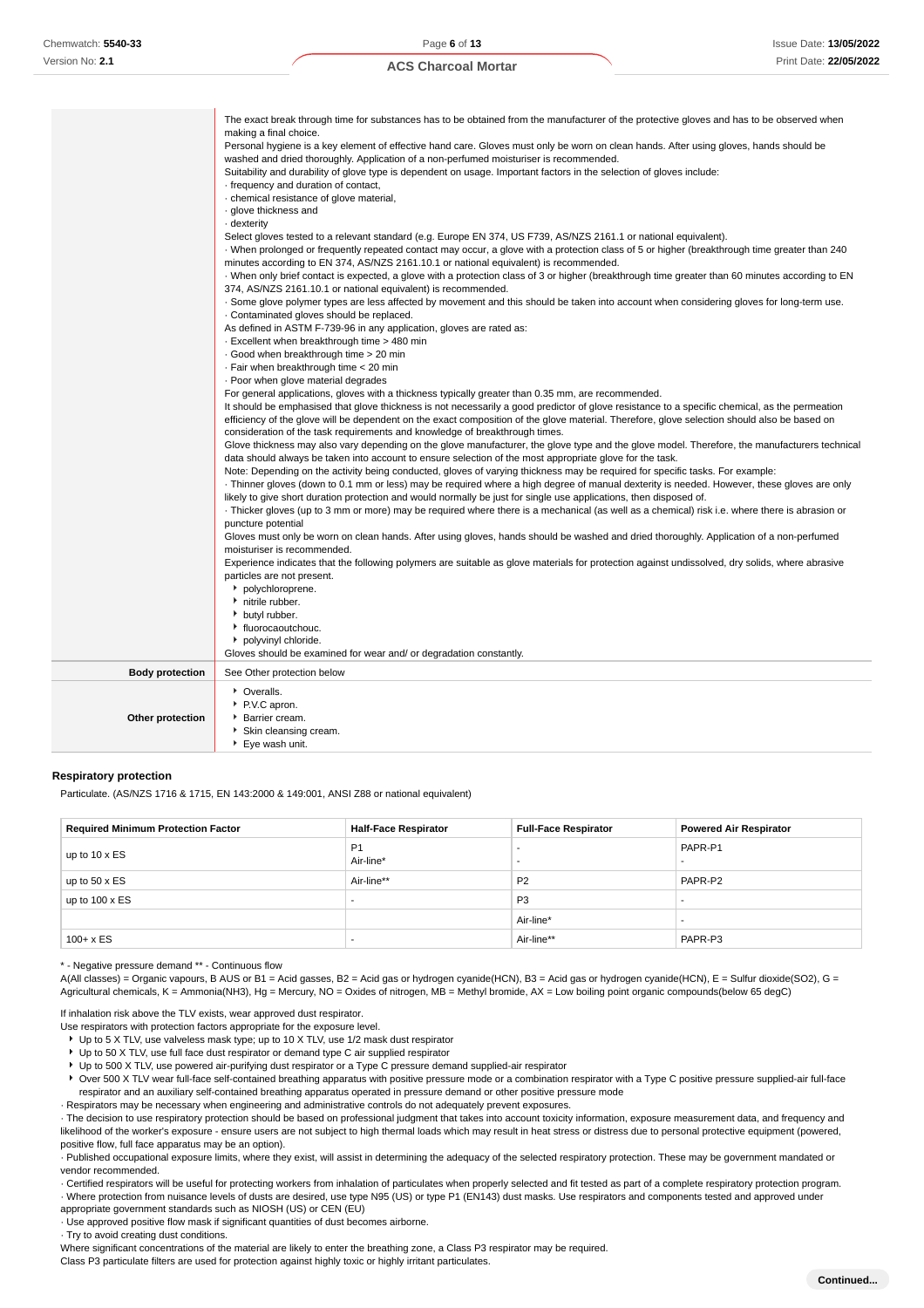Filtration rate: Filters at least 99.95% of airborne particles Suitable for:

· Relatively small particles generated by mechanical processes eg. grinding, cutting, sanding, drilling, sawing.

· Sub-micron thermally generated particles e.g. welding fumes, fertilizer and bushfire smoke.

· Biologically active airborne particles under specified infection control applications e.g. viruses, bacteria, COVID-19, SARS

· Highly toxic particles e.g. Organophosphate Insecticides, Radionuclides, Asbestos

Note: P3 Rating can only be achieved when used with a Full Face Respirator or Powered Air-Purifying Respirator (PAPR). If used with any other respirator, it will only provide filtration protection up to a P2 rating.

## **SECTION 9 Physical and chemical properties**

## **Information on basic physical and chemical properties**

| Appearance                                      | Powder, miscible with water. |                                            |                |
|-------------------------------------------------|------------------------------|--------------------------------------------|----------------|
|                                                 |                              |                                            |                |
| <b>Physical state</b>                           | <b>Divided Solid</b>         | Relative density (Water = 1)               | Not Available  |
| Odour                                           | Not Available                | Partition coefficient n-octanol<br>/ water | Not Available  |
| <b>Odour threshold</b>                          | Not Available                | Auto-ignition temperature (°C)             | Not Available  |
| pH (as supplied)                                | >10                          | <b>Decomposition temperature</b>           | Not Available  |
| Melting point / freezing point<br>(°C)          | Not Available                | Viscosity (cSt)                            | Not Applicable |
| Initial boiling point and boiling<br>range (°C) | Not Available                | Molecular weight (g/mol)                   | Not Applicable |
| Flash point (°C)                                | Not Available                | <b>Taste</b>                               | Not Available  |
| <b>Evaporation rate</b>                         | Not Applicable               | <b>Explosive properties</b>                | Not Available  |
| Flammability                                    | Not Available                | <b>Oxidising properties</b>                | Not Available  |
| Upper Explosive Limit (%)                       | Not Available                | Surface Tension (dyn/cm or<br>$mN/m$ )     | Not Applicable |
| Lower Explosive Limit (%)                       | Not Available                | <b>Volatile Component (%vol)</b>           | Not Available  |
| Vapour pressure (kPa)                           | Not Applicable               | Gas group                                  | Not Available  |
| Solubility in water                             | Miscible                     | pH as a solution (Not<br>Available%)       | Not Available  |
| Vapour density ( $Air = 1$ )                    | Not Applicable               | VOC g/L                                    | Not Available  |

## **SECTION 10 Stability and reactivity**

| Reactivity                                 | See section 7                                                                                                                      |
|--------------------------------------------|------------------------------------------------------------------------------------------------------------------------------------|
| <b>Chemical stability</b>                  | Unstable in the presence of incompatible materials.<br>▶ Product is considered stable.<br>Hazardous polymerisation will not occur. |
| Possibility of hazardous<br>reactions      | See section 7                                                                                                                      |
| <b>Conditions to avoid</b>                 | See section 7                                                                                                                      |
| Incompatible materials                     | See section 7                                                                                                                      |
| <b>Hazardous decomposition</b><br>products | See section 5                                                                                                                      |

## **SECTION 11 Toxicological information**

#### **Information on toxicological effects**

| Inhaled             | Inhalation of dusts, generated by the material during the course of normal handling, may be damaging to the health of the individual.<br>Persons with impaired respiratory function, airway diseases and conditions such as emphysema or chronic bronchitis, may incur further disability<br>if excessive concentrations of particulate are inhaled.<br>If prior damage to the circulatory or nervous systems has occurred or if kidney damage has been sustained, proper screenings should be<br>conducted on individuals who may be exposed to further risk if handling and use of the material result in excessive exposures.<br>Effects on lungs are significantly enhanced in the presence of respirable particles.                                                                                                                                        |
|---------------------|-----------------------------------------------------------------------------------------------------------------------------------------------------------------------------------------------------------------------------------------------------------------------------------------------------------------------------------------------------------------------------------------------------------------------------------------------------------------------------------------------------------------------------------------------------------------------------------------------------------------------------------------------------------------------------------------------------------------------------------------------------------------------------------------------------------------------------------------------------------------|
| Ingestion           | The material can produce chemical burns within the oral cavity and gastrointestinal tract following ingestion.                                                                                                                                                                                                                                                                                                                                                                                                                                                                                                                                                                                                                                                                                                                                                  |
| <b>Skin Contact</b> | The material can produce chemical burns following direct contact with the skin.<br>Skin contact may result in severe irritation particularly to broken skin. Ulceration known as "chrome ulcers" may develop. Chrome ulcers and skin<br>cancer are significantly related.<br>Open cuts, abraded or irritated skin should not be exposed to this material<br>Entry into the blood-stream, through, for example, cuts, abrasions or lesions, may produce systemic injury with harmful effects. Examine the skin<br>prior to the use of the material and ensure that any external damage is suitably protected.                                                                                                                                                                                                                                                    |
| Eye                 | The material can produce chemical burns to the eye following direct contact. Vapours or mists may be extremely irritating.<br>If applied to the eyes, this material causes severe eye damage.                                                                                                                                                                                                                                                                                                                                                                                                                                                                                                                                                                                                                                                                   |
| <b>Chronic</b>      | Studies show that inhaling this substance for over a long period (e.g. in an occupational setting) may increase the risk of cancer.<br>Strong evidence exists that this substance may cause irreversible mutations (though not lethal) even following a single exposure.<br>Skin contact with the material is more likely to cause a sensitisation reaction in some persons compared to the general population.<br>Toxic: danger of serious damage to health by prolonged exposure through inhalation, in contact with skin and if swallowed.<br>This material can cause serious damage if one is exposed to it for long periods. It can be assumed that it contains a substance which can<br>produce severe defects.<br>Substance accumulation, in the human body, may occur and may cause some concern following repeated or long-term occupational exposure. |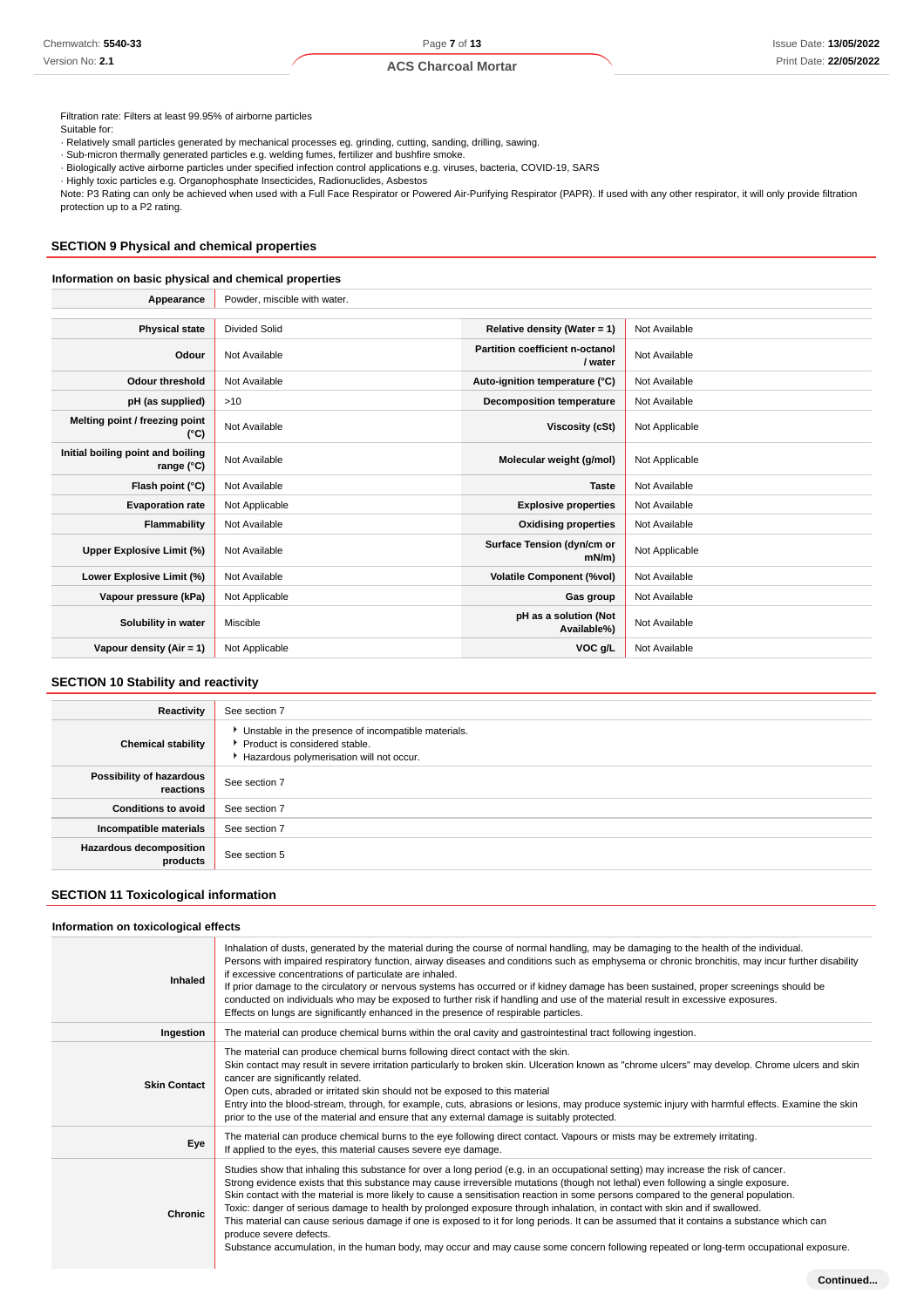$\overline{1}$ 

## **ACS Charcoal Mortar**

| Amorphous silicas generally are less hazardous than crystalline silicas, but the former can be converted to the latter on heating and subsequent       |
|--------------------------------------------------------------------------------------------------------------------------------------------------------|
| cooling. Inhalation of dusts containing crystalline silicas may lead to silicosis, a disabling lung disease that may take years to develop.            |
| Animal testing shows long term exposure to aluminium oxides may cause lung disease and cancer, depending on the size of the particle. The              |
| smaller the size, the greater the tendencies of causing harm.                                                                                          |
| Red blood cells and rabbit alveolar macrophages exposed to calcium silicate insulation materials in vitro showed haemolysis in one study but not       |
| in another. Both studies showed the substance to be more cytotoxic than titanium dioxide but less toxic than asbestos.                                 |
| In a small cohort mortality study of workers in a wollastonite quarry, the observed number of deaths from all cancers combined and lung cancer         |
| were lower than expected. Wollastonite is a calcium inosilicate mineral (CaSiO3). In some cases, small amounts of iron (Fe), and manganese             |
| (Mn), and lesser amounts of magnesium (Mg) substitute for calcium (Ca) in the mineral formulae (e.g., rhodonite)                                       |
| In an inhalation study in rats no increase in tumour incidence was observed but the number of fibres with lengths exceeding 5 um and a diameter        |
| of less than 3 um was relatively low. Four grades of wollastonite of different fibre size were tested for carcinogenicity in one experiment in rats by |
| intrapleural implantation. There was no information on the purity of the four samples used. A slight increase in the incidence of pleural sarcomas     |
| was observed with three grades, all of which contained fibres greater than 4 um in length and less than 0.5 um in diameter.                            |
| In two studies by intraperitoneal injection in rats using wollastonite with median fibre lengths of 8.1 um and 5.6 um respectively, no intra-          |
| abdominal tumours were found.                                                                                                                          |
| Evidence from wollastonite miners suggests that occupational exposure can cause impaired respiratory function and pneumoconiosis. However              |
| animal studies have demonstrated that wollastonite fibres have low biopersistence and induce a transient inflammatory response compared to             |
| various forms of asbestos. A two-year inhalation study in rats at one dose showed no significant inflammation or fibrosis                              |
| Cement contact dermatitis (CCD) may occur when contact shows an allergic response, which may progress to sensitisation. Sensitisation is due           |
| to soluble chromates (chromate compounds) present in trace amounts in some cements and cement products. Soluble chromates readily                      |
| penetrate intact skin. Cement dermatitis can be characterised by fissures, eczematous rash, dystrophic nails, and dry skin; acute contact with         |
| highly alkaline mixtures may cause localised necrosis.                                                                                                 |
| Cement eczema may be due to chromium in feed stocks or contamination from materials of construction used in processing the cement.                     |
| Sensitisation to chromium may be the leading cause of nickel and cobalt sensitivity and the high alkalinity of cement is an important factor in        |
| cement dermatoses [ILO].                                                                                                                               |
| Repeated, prolonged severe inhalation exposure may cause pulmonary oedema and rarely, pulmonary fibrosis. Workers may also suffer from                 |
| dust-induced bronchitis with chronic bronchitis reported in 17% of a group occupationally exposed to high dust levels.                                 |
| Respiratory symptoms and ventilatory function were studied in a group of 591 male Portland cement workers employed in four Taiwanese cement            |
| plants, with at least 5 years of exposure (1). This group had a significantly lowered mean forced vital capacity (FCV), forced expiratory volume at    |
| 1 s (FEV1) and forced expiratory flows after exhalation of 50% and 75% of the vital capacity (FEF50, FEF75). The data suggests that                    |
| occupational exposure to Portland cement dust may lead to a higher incidence of chronic respiratory symptoms and a reduction of ventilatory            |
| capacity.                                                                                                                                              |
| Chun-Yuh et al; Journal of Toxicology and Environmental Health 49: 581-588, 1996                                                                       |
| Crystalline silicas activate the inflammatory response of white blood cells after they injure the lung epithelium. Chronic exposure to crystalline     |
| silicas reduces lung capacity and predisposes to chest infections.                                                                                     |
| Soluble silicates do not exhibit sensitizing potential. Testing in bacterial and animal experiments have not shown any evidence of them causing        |
| mutations or birth defects.                                                                                                                            |
| Overexposure to the breathable dust may cause coughing, wheezing, difficulty in breathing and impaired lung function. Chronic symptoms may             |
| include decreased vital lung capacity and chest infections. Repeated exposures in the workplace to high levels of fine-divided dusts may produce       |
| a condition known as pneumoconiosis, which is the lodgement of any inhaled dusts in the lung, irrespective of the effect. This is particularly true    |
| when a significant number of particles less than 0.5 microns (1/50000 inch) are present. Lung shadows are seen in the X-ray. Symptoms of               |
| pneumoconiosis may include a progressive dry cough, shortness of breath on exertion, increased chest expansion, weakness and weight loss.              |
| As the disease progresses, the cough produces stringy phlegm, vital capacity decreases further, and shortness of breath becomes more severe.           |
| Other signs or symptoms include changed breath sounds, reduced oxygen uptake during exercise, emphysema and rarely, pneumothorax (air in               |
| the lung cavity).                                                                                                                                      |
| Removing workers from the possibility of further exposure to dust generally stops the progress of lung abnormalities. When there is high potential     |
| for worker exposure, examinations at regular period with emphasis on lung function should be performed.                                                |
| Inhaling dust over an extended number of years may cause pneumoconiosis, which is the accumulation of dusts in the lungs and the subsequent            |
| tissue reaction. This may or may not be reversible.                                                                                                    |
| Chronic excessive intake of iron have been associated with damage to the liver and pancreas. People with a genetic disposition to poor control         |
| over iron are at an increased risk.                                                                                                                    |
| Chromium (III) is an essential trace mineral. Chronic exposure to chromium (III) irritates the airways, malnourishes the liver and kidneys, causes     |
| fluid in the lungs, and adverse effects on white blood cells, and also increases the risk of developing lung cancer.                                   |
| There has been some concern that this material can cause cancer or mutations but there is not enough data to make an assessment.                       |
| Prolonged or repeated skin contact may cause drying with cracking, irritation and possible dermatitis following.                                       |
|                                                                                                                                                        |

| <b>ACS Charcoal Mortar</b> | <b>TOXICITY</b>                                                                                                                                                                                                                                                                  | <b>IRRITATION</b> |  |  |
|----------------------------|----------------------------------------------------------------------------------------------------------------------------------------------------------------------------------------------------------------------------------------------------------------------------------|-------------------|--|--|
|                            | Not Available                                                                                                                                                                                                                                                                    | Not Available     |  |  |
|                            | <b>TOXICITY</b>                                                                                                                                                                                                                                                                  | <b>IRRITATION</b> |  |  |
| portland cement            | Not Available                                                                                                                                                                                                                                                                    | Not Available     |  |  |
|                            | <b>TOXICITY</b>                                                                                                                                                                                                                                                                  | <b>IRRITATION</b> |  |  |
|                            | dermal (rat) LD50: >2000 mg/kg <sup>[1]</sup>                                                                                                                                                                                                                                    | Not Available     |  |  |
| fly ash - high quartz      | Inhalation(Rat) LC50; $>5.38$ mg/l4h <sup>[1]</sup>                                                                                                                                                                                                                              |                   |  |  |
|                            | Oral (Rat) LD50; >2000 mg/kg[1]                                                                                                                                                                                                                                                  |                   |  |  |
|                            | <b>TOXICITY</b>                                                                                                                                                                                                                                                                  | <b>IRRITATION</b> |  |  |
| C.I. Pigment Black 11      | Oral (Rat) LD50; >2000 mg/kg[1]                                                                                                                                                                                                                                                  | Not Available     |  |  |
| Legend:                    | 1. Value obtained from Europe ECHA Registered Substances - Acute toxicity 2.* Value obtained from manufacturer's SDS. Unless otherwise<br>specified data extracted from RTECS - Register of Toxic Effect of chemical Substances                                                  |                   |  |  |
|                            |                                                                                                                                                                                                                                                                                  |                   |  |  |
| ACS Charocal Marter        | Laboratory (in vitro) and animal studies show, exposure to the material may result in a possible risk of irreversible effects, with the possibility of<br>producing mutation.<br>For silica amorphous:<br>Derived No Adverse Effects Level (NOAEL) in the range of 1000 mg/kg/d. |                   |  |  |

**ACS Charcoal Mortar** In humans, synthetic amorphous silica (SAS) is essentially non-toxic by mouth, skin or eyes, and by inhalation. Epidemiology studies show little evidence of adverse health effects due to SAS. Repeated exposure (without personal protection) may cause mechanical irritation of the eye and drying/cracking of the skin. When experimental animals inhale synthetic amorphous silica (SAS) dust, it dissolves in the lung fluid and is rapidly eliminated. If swallowed, the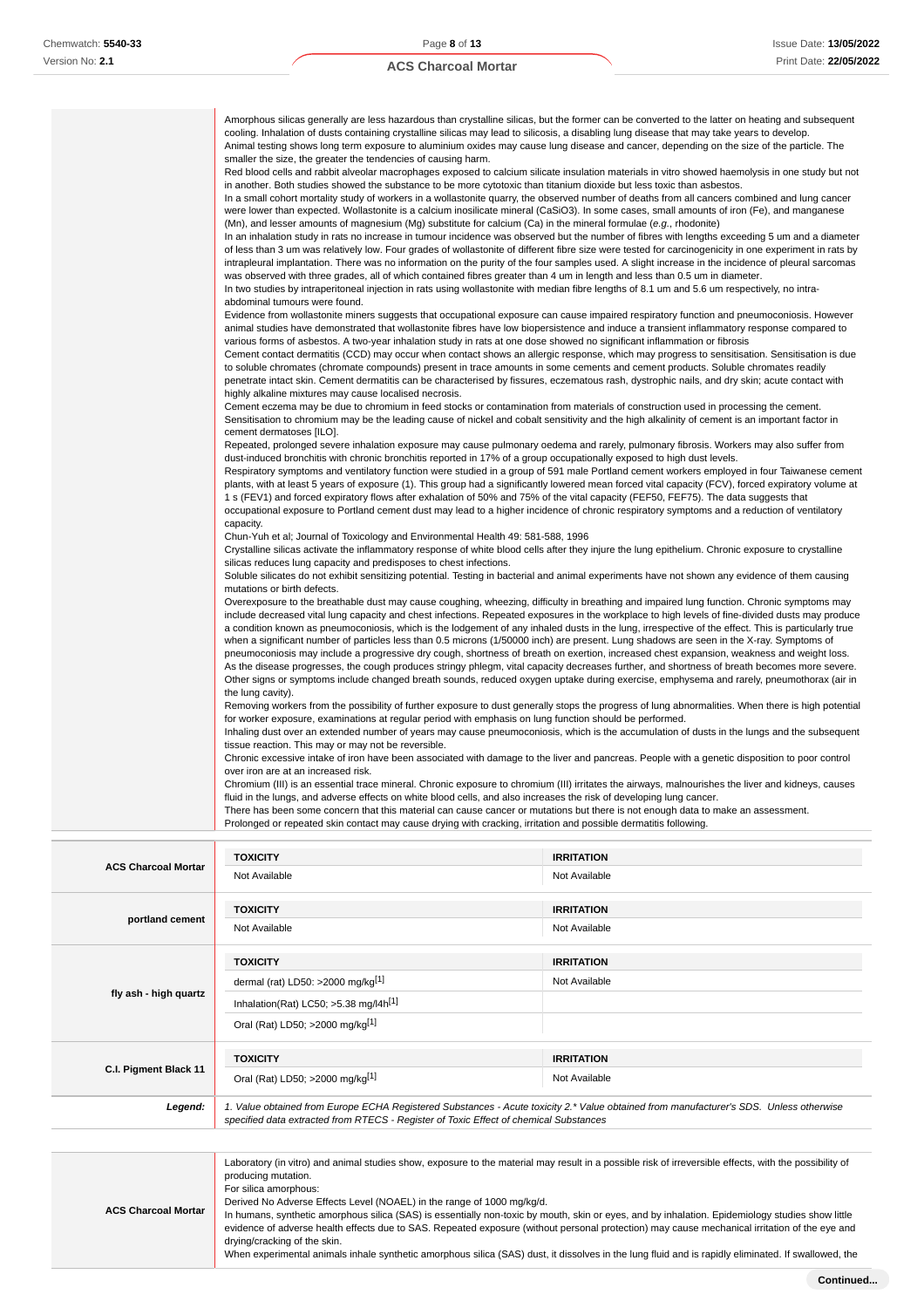| <b>ACS Charcoal Mortar</b> |  |  |  |  |
|----------------------------|--|--|--|--|
|----------------------------|--|--|--|--|

|                                                              | vast majority of SAS is excreted in the faeces and there is little accumulation in the body. Following absorption across the gut, SAS is eliminated<br>via urine without modification in animals and humans. SAS is not expected to be broken down (metabolised) in mammals.<br>After ingestion, there is limited accumulation of SAS in body tissues and rapid elimination occurs. Intestinal absorption has not been calculated,<br>indication of metabolism of SAS in animals or humans based on chemical structure and available data. In contrast to crystalline silica, SAS is<br>soluble in physiological media and the soluble chemical species that are formed are eliminated via the urinary tract without modification.<br>of solubility and particle size. SAS has no acute intrinsic toxicity by inhalation. Adverse effects, including suffocation, that have been reported<br>were caused by the presence of high numbers of respirable particles generated to meet the required test atmosphere. These results are not<br>representative of exposure to commercial SASs and should not be used for human risk assessment. Though repeated exposure of the skin may<br>cause dryness and cracking, SAS is not a skin or eye irritant, and it is not a sensitiser.<br>Repeated-dose and chronic toxicity studies confirm the absence of toxicity when SAS is swallowed or upon skin contact.<br>which subsided after exposure.<br>Numerous repeated-dose, subchronic and chronic inhalation toxicity studies have been conducted with SAS in a number of species, at airborne<br>concentrations ranging from 0.5 mg/m3 to 150 mg/m3. Lowest-observed adverse effect levels (LOAELs) were typically in the range of 1 to 50<br>mg/m3. When available, the no-observed adverse effect levels (NOAELs) were between 0.5 and 10 mg/m3. The difference in values may be<br>explained by different particle size, and therefore the number of particles administered per unit dose. In general, as particle size decreases so<br>does the NOAEL/LOAEL.<br>Neither inhalation nor oral administration caused neoplasms (tumours). SAS is not mutagenic in vitro. No genotoxicity was detected in in vivo<br>assays. SAS does not impair development of the foetus. Fertility was not specifically studied, but the reproductive organs in long-term studies<br>were not affected.<br>For Synthetic Amorphous Silica (SAS)<br>Repeated dose toxicity<br>Oral (rat), 2 weeks to 6 months, no significant treatment-related adverse effects at doses of up to 8% silica in the diet.<br>Inhalation (rat), 13 weeks, Lowest Observed Effect Level (LOEL) = 1.3 mg/m3 based on mild reversible effects in the lungs. Inhalation (rat), 90<br>days, LOEL = $1 \text{ mg/m}$ 3 based on reversible effects in the lungs and effects in the nasal cavity.<br>For silane treated synthetic amorphous silica:<br>Repeated dose toxicity: oral (rat), 28-d, diet, no significant treatment-related adverse effects at the doses tested.<br>There is no evidence of cancer or other long-term respiratory health effects (for example, silicosis) in workers employed in the manufacture of<br>SAS. Respiratory symptoms in SAS workers have been shown to correlate with smoking but not with SAS exposure, while serial pulmonary<br>function values and chest radiographs are not adversely affected by long-term exposure to SAS. |                                 | but appears to be insignificant in animals and humans. SASs injected subcutaneously are subjected to rapid dissolution and removal. There is no<br>Both the mammalian and environmental toxicology of SASs are significantly influenced by the physical and chemical properties, particularly those<br>Long-term inhalation of SAS caused some adverse effects in animals (increases in lung inflammation, cell injury and lung collagen content), all of |
|--------------------------------------------------------------|----------------------------------------------------------------------------------------------------------------------------------------------------------------------------------------------------------------------------------------------------------------------------------------------------------------------------------------------------------------------------------------------------------------------------------------------------------------------------------------------------------------------------------------------------------------------------------------------------------------------------------------------------------------------------------------------------------------------------------------------------------------------------------------------------------------------------------------------------------------------------------------------------------------------------------------------------------------------------------------------------------------------------------------------------------------------------------------------------------------------------------------------------------------------------------------------------------------------------------------------------------------------------------------------------------------------------------------------------------------------------------------------------------------------------------------------------------------------------------------------------------------------------------------------------------------------------------------------------------------------------------------------------------------------------------------------------------------------------------------------------------------------------------------------------------------------------------------------------------------------------------------------------------------------------------------------------------------------------------------------------------------------------------------------------------------------------------------------------------------------------------------------------------------------------------------------------------------------------------------------------------------------------------------------------------------------------------------------------------------------------------------------------------------------------------------------------------------------------------------------------------------------------------------------------------------------------------------------------------------------------------------------------------------------------------------------------------------------------------------------------------------------------------------------------------------------------------------------------------------------------------------------------------------------------------------------------------------------------------------------------------------------------------------------------------------------------------------------------------------------------------------------------------------------------------------------------------------------------------------------------------------------------------------------------------------------------------------------------------------------------------------------------------------------------------|---------------------------------|-----------------------------------------------------------------------------------------------------------------------------------------------------------------------------------------------------------------------------------------------------------------------------------------------------------------------------------------------------------------------------------------------------------------------------------------------------------|
| <b>C.I. PIGMENT BLACK 11</b>                                 | No data of toxicological significance identified in literature search.                                                                                                                                                                                                                                                                                                                                                                                                                                                                                                                                                                                                                                                                                                                                                                                                                                                                                                                                                                                                                                                                                                                                                                                                                                                                                                                                                                                                                                                                                                                                                                                                                                                                                                                                                                                                                                                                                                                                                                                                                                                                                                                                                                                                                                                                                                                                                                                                                                                                                                                                                                                                                                                                                                                                                                                                                                                                                                                                                                                                                                                                                                                                                                                                                                                                                                                                                           |                                 |                                                                                                                                                                                                                                                                                                                                                                                                                                                           |
| <b>ACS Charcoal Mortar &amp;</b><br><b>PORTLAND CEMENT</b>   | The following information refers to contact allergens as a group and may not be specific to this product.<br>Contact allergies quickly manifest themselves as contact eczema, more rarely as urticaria or Quincke's oedema. The pathogenesis of contact<br>eczema involves a cell-mediated (T lymphocytes) immune reaction of the delayed type. Other allergic skin reactions, e.g. contact urticaria,<br>involve antibody-mediated immune reactions. The significance of the contact allergen is not simply determined by its sensitisation potential: the<br>distribution of the substance and the opportunities for contact with it are equally important. A weakly sensitising substance which is widely<br>distributed can be a more important allergen than one with stronger sensitising potential with which few individuals come into contact. From a<br>clinical point of view, substances are noteworthy if they produce an allergic test reaction in more than 1% of the persons tested.                                                                                                                                                                                                                                                                                                                                                                                                                                                                                                                                                                                                                                                                                                                                                                                                                                                                                                                                                                                                                                                                                                                                                                                                                                                                                                                                                                                                                                                                                                                                                                                                                                                                                                                                                                                                                                                                                                                                                                                                                                                                                                                                                                                                                                                                                                                                                                                                                             |                                 |                                                                                                                                                                                                                                                                                                                                                                                                                                                           |
| <b>PORTLAND CEMENT &amp; C.I.</b><br><b>PIGMENT BLACK 11</b> | Asthma-like symptoms may continue for months or even years after exposure to the material ends. This may be due to a non-allergic condition<br>known as reactive airways dysfunction syndrome (RADS) which can occur after exposure to high levels of highly irritating compound. Main<br>criteria for diagnosing RADS include the absence of previous airways disease in a non-atopic individual, with sudden onset of persistent<br>asthma-like symptoms within minutes to hours of a documented exposure to the irritant. Other criteria for diagnosis of RADS include a reversible<br>airflow pattern on lung function tests, moderate to severe bronchial hyperreactivity on methacholine challenge testing, and the lack of minimal<br>lymphocytic inflammation, without eosinophilia. RADS (or asthma) following an irritating inhalation is an infrequent disorder with rates related to<br>the concentration of and duration of exposure to the irritating substance. On the other hand, industrial bronchitis is a disorder that occurs as a<br>result of exposure due to high concentrations of irritating substance (often particles) and is completely reversible after exposure ceases. The<br>disorder is characterized by difficulty breathing, cough and mucus production.<br>No significant acute toxicological data identified in literature search.                                                                                                                                                                                                                                                                                                                                                                                                                                                                                                                                                                                                                                                                                                                                                                                                                                                                                                                                                                                                                                                                                                                                                                                                                                                                                                                                                                                                                                                                                                                                                                                                                                                                                                                                                                                                                                                                                                                                                                                                                                                          |                                 |                                                                                                                                                                                                                                                                                                                                                                                                                                                           |
| <b>Acute Toxicity</b>                                        | ×                                                                                                                                                                                                                                                                                                                                                                                                                                                                                                                                                                                                                                                                                                                                                                                                                                                                                                                                                                                                                                                                                                                                                                                                                                                                                                                                                                                                                                                                                                                                                                                                                                                                                                                                                                                                                                                                                                                                                                                                                                                                                                                                                                                                                                                                                                                                                                                                                                                                                                                                                                                                                                                                                                                                                                                                                                                                                                                                                                                                                                                                                                                                                                                                                                                                                                                                                                                                                                | Carcinogenicity                 | ✔                                                                                                                                                                                                                                                                                                                                                                                                                                                         |
| <b>Skin Irritation/Corrosion</b>                             | ✔                                                                                                                                                                                                                                                                                                                                                                                                                                                                                                                                                                                                                                                                                                                                                                                                                                                                                                                                                                                                                                                                                                                                                                                                                                                                                                                                                                                                                                                                                                                                                                                                                                                                                                                                                                                                                                                                                                                                                                                                                                                                                                                                                                                                                                                                                                                                                                                                                                                                                                                                                                                                                                                                                                                                                                                                                                                                                                                                                                                                                                                                                                                                                                                                                                                                                                                                                                                                                                | Reproductivity                  | ×                                                                                                                                                                                                                                                                                                                                                                                                                                                         |
| <b>Serious Eye Damage/Irritation</b>                         | ✔                                                                                                                                                                                                                                                                                                                                                                                                                                                                                                                                                                                                                                                                                                                                                                                                                                                                                                                                                                                                                                                                                                                                                                                                                                                                                                                                                                                                                                                                                                                                                                                                                                                                                                                                                                                                                                                                                                                                                                                                                                                                                                                                                                                                                                                                                                                                                                                                                                                                                                                                                                                                                                                                                                                                                                                                                                                                                                                                                                                                                                                                                                                                                                                                                                                                                                                                                                                                                                | <b>STOT - Single Exposure</b>   | ×                                                                                                                                                                                                                                                                                                                                                                                                                                                         |
| <b>Respiratory or Skin</b><br>sensitisation                  | ✔                                                                                                                                                                                                                                                                                                                                                                                                                                                                                                                                                                                                                                                                                                                                                                                                                                                                                                                                                                                                                                                                                                                                                                                                                                                                                                                                                                                                                                                                                                                                                                                                                                                                                                                                                                                                                                                                                                                                                                                                                                                                                                                                                                                                                                                                                                                                                                                                                                                                                                                                                                                                                                                                                                                                                                                                                                                                                                                                                                                                                                                                                                                                                                                                                                                                                                                                                                                                                                | <b>STOT - Repeated Exposure</b> | ✔                                                                                                                                                                                                                                                                                                                                                                                                                                                         |
| <b>Mutagenicity</b>                                          | ✔                                                                                                                                                                                                                                                                                                                                                                                                                                                                                                                                                                                                                                                                                                                                                                                                                                                                                                                                                                                                                                                                                                                                                                                                                                                                                                                                                                                                                                                                                                                                                                                                                                                                                                                                                                                                                                                                                                                                                                                                                                                                                                                                                                                                                                                                                                                                                                                                                                                                                                                                                                                                                                                                                                                                                                                                                                                                                                                                                                                                                                                                                                                                                                                                                                                                                                                                                                                                                                | <b>Aspiration Hazard</b>        | ×                                                                                                                                                                                                                                                                                                                                                                                                                                                         |

**Legend:**  $\mathbf{X}$  – Data either not available or does not fill the criteria for classification – Data available to make classification

## **SECTION 12 Ecological information**

| <b>Toxicity</b>            |                  |                           |                               |                     |                  |
|----------------------------|------------------|---------------------------|-------------------------------|---------------------|------------------|
|                            | Endpoint         | <b>Test Duration (hr)</b> | <b>Species</b>                | Value               | Source           |
| <b>ACS Charcoal Mortar</b> | Not<br>Available | Not Available             | Not Available                 | Not<br>Available    | Not<br>Available |
|                            | Endpoint         | <b>Test Duration (hr)</b> | <b>Species</b>                | Value               | Source           |
| portland cement            | Not<br>Available | Not Available             | Not Available                 | Not<br>Available    | Not<br>Available |
|                            | Endpoint         | <b>Test Duration (hr)</b> | <b>Species</b>                | Value               | <b>Source</b>    |
| fly ash - high quartz      | NOEC(ECx)        | 72h                       | Algae or other aquatic plants | 40 <sub>mg</sub> /l | 2                |
|                            | <b>LC50</b>      | 96h                       | Fish                          | $>100$ mg/l         | 2                |
|                            | <b>EC50</b>      | 48h                       | Crustacea                     | $>100$ mg/l         | $\overline{2}$   |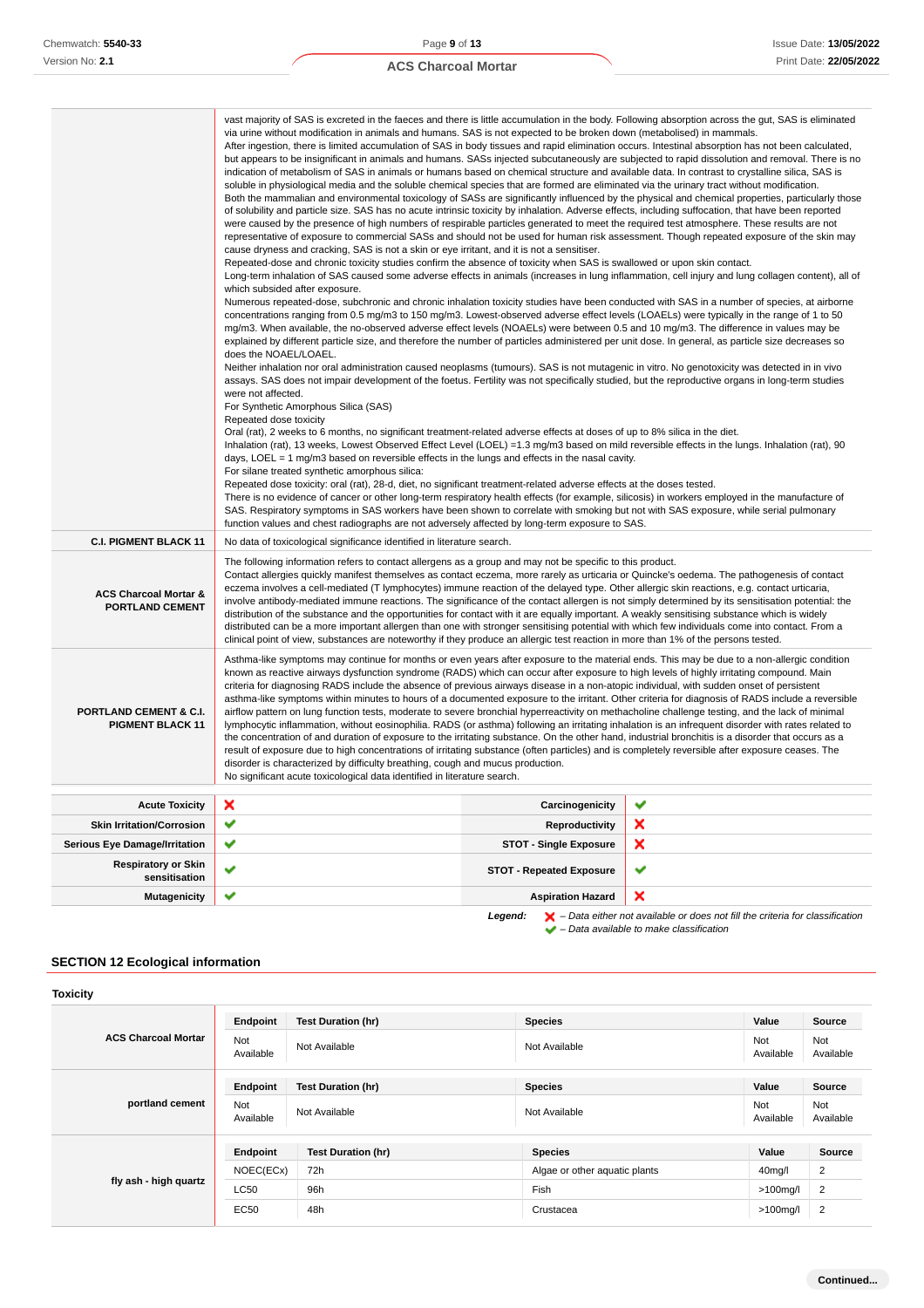| C.I. Pigment Black 11 | Endpoint  | Test Duration (hr)                                                                                                                                                                                                                                                                                                             | <b>Species</b>                | Value               | Source         |
|-----------------------|-----------|--------------------------------------------------------------------------------------------------------------------------------------------------------------------------------------------------------------------------------------------------------------------------------------------------------------------------------|-------------------------------|---------------------|----------------|
|                       | NOEC(ECx) | 504h                                                                                                                                                                                                                                                                                                                           | Fish                          | $0.52$ ma/l         | $\overline{2}$ |
|                       | LC50      | 96h                                                                                                                                                                                                                                                                                                                            | Fish                          | $0.05$ mg/l         | $\overline{2}$ |
|                       | EC50      | 72h                                                                                                                                                                                                                                                                                                                            | Algae or other aquatic plants | 18 <sub>mq</sub> /I | $\overline{2}$ |
| Legend:               |           | Extracted from 1. IUCLID Toxicity Data 2. Europe ECHA Registered Substances - Ecotoxicological Information - Aquatic Toxicity 4. US EPA,<br>Ecotox database - Aquatic Toxicity Data 5. ECETOC Aquatic Hazard Assessment Data 6. NITE (Japan) - Bioconcentration Data 7. METI (Japan)<br>- Bioconcentration Data 8. Vendor Data |                               |                     |                |

#### For Metal:

Atmospheric Fate - Metal-containing inorganic substances generally have negligible vapour pressure and are not expected to partition to air.

Environmental Fate: Environmental processes, such as oxidation, the presence of acids or bases and microbiological processes, may transform insoluble metals to more soluble ionic forms. Environmental processes may enhance bioavailability and may also be important in changing solubilities.

Aquatic/Terrestrial Fate: When released to dry soil, most metals will exhibit limited mobility and remain in the upper layer; some will leach locally into ground water and/ or surface water ecosystems when soaked by rain or melt ice. A metal ion is considered infinitely persistent because it cannot degrade further. Once released to surface waters and moist soils their fate depends on solubility and dissociation in water. A significant proportion of dissolved/ sorbed metals will end up in sediments through the settling of suspended particles. The remaining metal ions can then be taken up by aquatic organisms. Ionic species may bind to dissolved ligands or sorb to solid particles in water. Ecotoxicity: Even though many metals show few toxic effects at physiological pH levels, transformation may introduce new or magnified effects.

For Chromium: Chromium is poorly absorbed by cells found in microorganisms, plants and animals. Hexavalent chromate anions are readily transported into cells and toxicity is closely linked to the higher oxidation state.

Ecotoxicity - Toxicity in Aquatic Organisms: Chromium is harmful to aquatic organisms in very low concentrations. Organisms consumed by fish species are very sensitive to low levels of chromium. Chromium is toxic to fish although less so in warm water. Marked decreases in toxicity are found with increasing pH or water hardness; changes in salinity have little if any effect. Chromium appears to make fish more susceptible to infection. High concentrations can damage and/or accumulate in various fish tissues and in invertebrates such as snails and worms. Reproduction of water fleas is affected by exposure to 0.01 mg/kg hexavalent chromium/L. Toxicity of chromium in fresh-water organisms resulted in mortality rates of 50%. The most sensitive species to the hexavalent chromium anion are invertebrates, scud, fathead minnow, rainbow trout, cladoceran and water flea vertebrate species and guppy.

Toxicity in Microorganisms: In general, toxicity for most microorganisms occurs in the range of 0.05 -5 mg chromium/kg. Trivalent chromium is less toxic than the hexavalent form. The main signs of toxicity are inhibition of growth and the inhibition of photosynthesis or protein synthesis. Gram-negative soil bacteria are generally more sensitive to hexavalent chromium (1-12 mg/kg) than the gram-positive types. Toxicity to trivalent chromium is not observed at similar levels. Soil microbial transformation processes such as nitrification may be affected by low levels of hexavalent chromium (1 mg/kg). Chromium should not be introduced to municipal sewage treatment facilities

Toxicity in Plants: Chromium in high concentrations can be toxic for plants. The main feature of chromium intoxication is chlorosis, which is similar to iron deficiency. Chromium affects carbohydrate metabolism and leaf chlorophyll concentration decreases with hexavalent chromium concentration (0.01-1 mg/L). The hexavalent form appears to more toxic than the trivalent species.

Water Standards: Chromium is identified as a hazardous substance in the Federal (U.S.) Water Pollution Control Act and further regulated by Clean Air Water Act Amendments (US). These regulations apply to discharge. The US Primary drinking water Maximum Contaminant Level (MCL), for chromium, is 0.05 mg/L. (total chromium). For chromium:

Aquatic Fate - Most chromium released into water will be deposited in the sediment. A small percentage of chromium can be found in soluble and insoluble forms with soluble chromium making up a very small percentage of the total chromium. Most of the soluble chromium is present as chromium (VI) and soluble chromium (III) complexes. In the aquatic phase, chromium (III) occurs mostly as suspended solids adsorbed onto clayish materials, organics, or iron oxide present in water. Soluble forms and suspended chromium can undergo intramedia transport. Chromium (VI) in water will eventually be reduced to chromium (III) by organic matter in the water. This process may be slower depending on the type and amount of organic material present and on the redox condition of the water. The reaction was generally faster under anaerobic than aerobic conditions. The oxidation of chromium (III) to chromium (VI) during chlorination of water was highest in the pH range of 5.5 - 6.0.

Atmospheric Fate: Transport of chromium from water to the atmosphere is not likely, except by transport in windblown sea sprays.

Terrestrial Fate: Ecotoxicity - Bioaccumulation is not expected to occur in rainbow trout. Bioaccumulation in bottom feeder bivalves, such as the oyster, blue mussel, and soft shell clam is low. Chromium ranges from slightly toxic to highly toxic in water fleas. Chromium is not expected to biomagnify in the aquatic food chain. Chromium (III) has very low solubility and low mobility in the environment and low toxicity in living organisms. In these forms, chromium is relatively soluble, mobile, and toxic to living organisms. Plants - Bioaccumulation of chromium from soil to above-ground parts of plants is unlikely. There is no indication of biomagnification of chromium along the terrestrial food chain (soil-plant-animal). Chromium concentration in plants may vary with geographic location. Soil - Chromium (VI) may be present in soil as chromate and chromic acid. The fate of chromium in soil is dependent upon the chromium species, which is a function of redox potential and soil pH. Most commonly, soil chromium is in the chromium (III) state. In deeper, anaerobic soils, chromium (VI) will be reduced to chromium (III) by disulfur and ferrous sulfate in soil. The reduction of chromium (VI) to chromium (III) is possible in aerobic soils that contain appropriate organic energy sources. The reduction of chromium (VI) to chromium (III) is facilitated by low pH. Chromium (VI) may exist in the aerobic zone of some natural soil. The oxidation of chromium (III) to chromium (VI) is facilitated by the presence of low oxidisable organic substances, oxygen, manganese dioxide, and moisture. However, when availability of mobile chromium (III) is low, a large portion of chromium in soil will not be oxidized to chromium (VI), even in the presence of magnesium dioxide and favorable pH. Organic forms of chromium (III) are more easily oxidized than insoluble oxides. Factors affecting the microbial reduction of chromium (VI) to chromium (III) include biomass concentration, initial chromium (VI) concentration, temperature, pH, carbon source, oxidation-reduction potential and the presence of both oxyanions and metal cations. Although high levels of chromium (VI) are toxic to most microbes, several resistant bacterial species have been identified which could ultimately be employed in remediation strategies. Most soil chromium is present mainly as insoluble chromium oxide and nH20 and is not very mobile. Chromium was not found in leachate from soil, possibly because it formed complexes with organic matter. The leachability of chromium (VI) increases as soil pH increases. A small percentage of total chromium in soil exists as soluble chromium (VI) and chromium (III), which are more mobile in soil. Sorption depends primarily on the clay content of the soil and, to a lesser extent, on the amount of iron oxide and the organic content. Ecotoxicity: Chromium irreversibly sorbed onto soil will not be bio-available to plants and animals under any condition.

Atmospheric Fate: Chromium in soil may be transported to the atmosphere as an aerosol. The low pH of acid rain may facilitate leaching of acid-soluble chromium (III) and (VI) into soil. In the atmosphere, chromium (VI) may be reduced to chromium (III) at a significant rate if vanadium (V2+, V3+ and VO+), ferrous sulfate, bicarbonate ions and arsenic are present. The estimated half life of atmospheric chromium (VI) reduction to chromium (III) has been reported to be from 16 hrs to about 5 days. Aquatic Fate: Surface runoff can transport soluble and bulk precipitates of chromium to surface water. Soluble and unadsorbed chromium (III) and (VI) complexes in soil may leach into groundwater. Microbial methylation plays important roles in the biogeochemical cycling of the metalloids and possibly in their detoxification. Many microorganisms (bacteria, fungi, and yeasts) and animals are now known to biomethylate arsenic, forming both volatile (e.g., methylarsines) and nonvolatile (e.g., methylarsonic acid and dimethylarsinic acid) compounds. Antimony and bismuth, also undergo biomethylation to some extent. Trimethylstibine formation by microorganisms is now well established, but this process apparently does not occur in animals. Formation of trimethylbismuth by microorganisms has been reported in a few cases.

For Amorphous Silica: Amorphous silica is chemically and biologically inert. It is not biodegradable.

Aquatic Fate: Due to its insolubility in water there is a separation at every filtration and sedimentation process. On a global scale, the level of man-made synthetic amorphous silicas (SAS) represents up to 2.4% of the dissolved silica naturally present in the aquatic environment and untreated SAS have a relatively low water solubility and an extremely low vapour pressure. Biodegradability in sewage treatment plants or in surface water is not applicable to inorganic substances like SAS.

Terrestrial Fate: Crystalline and/or amorphous silicas are common on the earth in soils and sediments, and in living organisms (e.g. diatoms), but only the dissolved form is bioavailable. On the basis of these properties it is expected that SAS released into the environment will be distributed mainly into soil/sediment. Surface treated silica will be wetted then adsorbed onto soils and sediments.

Atmospheric Fate: SAS is not expected to be distributed into the air if released.

Ecotoxicity: SAS is not toxic to environmental organisms (apart from physical desiccation in insects). SAS presents a low risk for adverse effects to the environment. For Silica:

Environmental Fate: Most documentation on the fate of silica in the environment concerns dissolved silica, in the aquatic environment, regardless of origin, (man-made or natural), or structure, (crystalline or amorphous).

Terrestrial Fate: Silicon makes up 25.7% of the Earth's crust, by weight, and is the second most abundant element, being exceeded only by oxygen. Silicon is not found free in nature, but occurs chiefly as the oxide and as silicates. Once released into the environment, no distinction can be made between the initial forms of silica.

Aquatic Fate: At normal environmental pH, dissolved silica exists exclusively as monosilicic acid. At pH 9.4, amorphous silica is highly soluble in water. Crystalline silica, in the form of quartz, has low solubility in water. Silicic acid plays an important role in the biological/geological/chemical cycle of silicon, especially in the ocean. Marine organisms such as diatoms, silicoflagellates and radiolarians use silicic acid in their skeletal structures and their skeletal remains leave silica in sea sediment

Ecotoxicity: Silicon is important to plant and animal life and is practically non-toxic to fish including zebrafish, and Daphnia magna water fleas.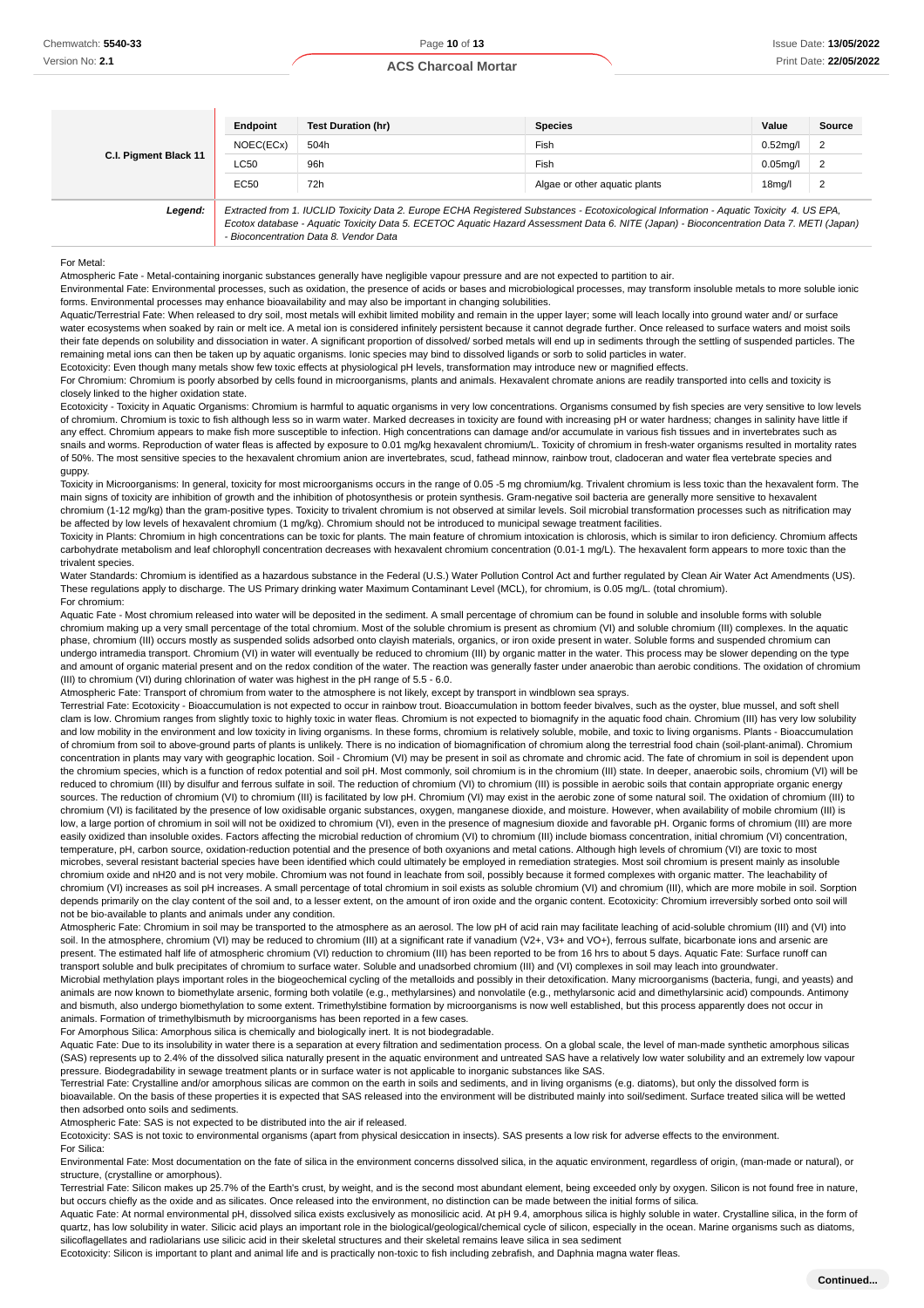#### **DO NOT** discharge into sewer or waterways.

| Persistence and degradability    |                                       |                                       |
|----------------------------------|---------------------------------------|---------------------------------------|
| Ingredient                       | Persistence: Water/Soil               | Persistence: Air                      |
|                                  | No Data available for all ingredients | No Data available for all ingredients |
|                                  |                                       |                                       |
| <b>Bioaccumulative potential</b> |                                       |                                       |
| Ingredient                       | <b>Bioaccumulation</b>                |                                       |
|                                  | No Data available for all ingredients |                                       |
|                                  |                                       |                                       |
| Mobility in soil                 |                                       |                                       |
| Ingredient                       | <b>Mobility</b>                       |                                       |
|                                  | No Data available for all ingredients |                                       |

## **SECTION 13 Disposal considerations**

| Waste treatment methods             |                                                                                                                                                                                                                                                                                                                                                                                                                                                                                                                                                                                                                                                                                                                                                                                                                                                                                                                                                                                                                                                                                                                                                                                                                                                                                                                                                                                                                                                                                                                                                                                                                                                                                                                                                                                                                                                                                         |
|-------------------------------------|-----------------------------------------------------------------------------------------------------------------------------------------------------------------------------------------------------------------------------------------------------------------------------------------------------------------------------------------------------------------------------------------------------------------------------------------------------------------------------------------------------------------------------------------------------------------------------------------------------------------------------------------------------------------------------------------------------------------------------------------------------------------------------------------------------------------------------------------------------------------------------------------------------------------------------------------------------------------------------------------------------------------------------------------------------------------------------------------------------------------------------------------------------------------------------------------------------------------------------------------------------------------------------------------------------------------------------------------------------------------------------------------------------------------------------------------------------------------------------------------------------------------------------------------------------------------------------------------------------------------------------------------------------------------------------------------------------------------------------------------------------------------------------------------------------------------------------------------------------------------------------------------|
| <b>Product / Packaging disposal</b> | Containers may still present a chemical hazard/ danger when empty.<br>Return to supplier for reuse/ recycling if possible.<br>Otherwise:<br>If container can not be cleaned sufficiently well to ensure that residuals do not remain or if the container cannot be used to store the same<br>product, then puncture containers, to prevent re-use, and bury at an authorised landfill.<br>Mere possible retain label warnings and SDS and observe all notices pertaining to the product.<br>Legislation addressing waste disposal requirements may differ by country, state and/ or territory. Each user must refer to laws operating in their<br>area. In some areas, certain wastes must be tracked.<br>A Hierarchy of Controls seems to be common - the user should investigate:<br>Reduction<br>$\cdot$ Reuse<br>Recycling<br>Disposal (if all else fails)<br>This material may be recycled if unused, or if it has not been contaminated so as to make it unsuitable for its intended use. Shelf life<br>considerations should also be applied in making decisions of this type. Note that properties of a material may change in use, and recycling or<br>reuse may not always be appropriate. In most instances the supplier of the material should be consulted.<br>DO NOT allow wash water from cleaning or process equipment to enter drains.<br>It may be necessary to collect all wash water for treatment before disposal.<br>In all cases disposal to sewer may be subject to local laws and regulations and these should be considered first.<br>• Where in doubt contact the responsible authority.<br>▶ Recycle wherever possible or consult manufacturer for recycling options.<br>Consult State Land Waste Management Authority for disposal.<br>Bury residue in an authorised landfill.<br>Recycle containers if possible, or dispose of in an authorised landfill. |

#### **SECTION 14 Transport information**

#### **Labels Required**

| NC.<br>$\sim$ |
|---------------|
| הוח           |

**Land transport (ADG): NOT REGULATED FOR TRANSPORT OF DANGEROUS GOODS**

**Air transport (ICAO-IATA / DGR): NOT REGULATED FOR TRANSPORT OF DANGEROUS GOODS**

**Sea transport (IMDG-Code / GGVSee): NOT REGULATED FOR TRANSPORT OF DANGEROUS GOODS**

**Transport in bulk according to Annex II of MARPOL and the IBC code**

Not Applicable

**Transport in bulk in accordance with MARPOL Annex V and the IMSBC Code**

| <b>Product name</b>   | Group         |
|-----------------------|---------------|
| portland cement       | Not Available |
| fly ash - high quartz | Not Available |
| C.I. Pigment Black 11 | Not Available |

## **Transport in bulk in accordance with the ICG Code**

| <b>Product name</b>   | <b>Ship Type</b> |
|-----------------------|------------------|
| portland cement       | Not Available    |
| fly ash - high quartz | Not Available    |
| C.I. Pigment Black 11 | Not Available    |

## **SECTION 15 Regulatory information**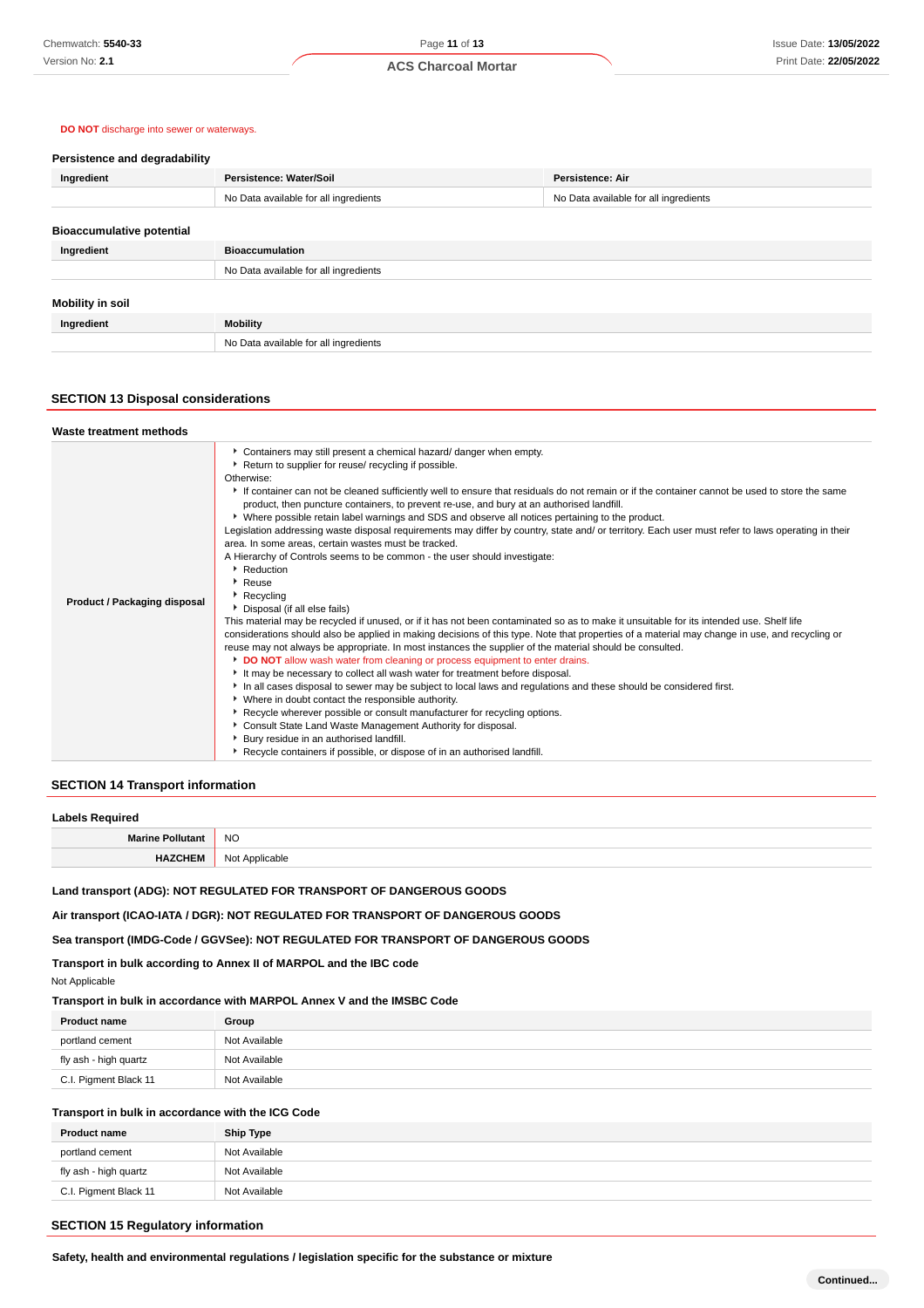**portland cement is found on the following regulatory lists** Australian Inventory of Industrial Chemicals (AIIC)

**fly ash - high quartz is found on the following regulatory lists**

**C.I. Pigment Black 11 is found on the following regulatory lists**

Australian Inventory of Industrial Chemicals (AIIC) **International WHO List of Proposed Occupational Exposure Limit (OEL)** Values for Manufactured Nanomaterials (MNMS)

Australian Inventory of Industrial Chemicals (AIIC) **International WHO List of Proposed Occupational Exposure Limit (OEL)** Values for Manufactured Nanomaterials (MNMS)

#### **National Inventory Status**

| <b>National Inventory</b>                          | <b>Status</b>                                                                                                                                                                                     |
|----------------------------------------------------|---------------------------------------------------------------------------------------------------------------------------------------------------------------------------------------------------|
| Australia - AIIC / Australia<br>Non-Industrial Use | Yes                                                                                                                                                                                               |
| Canada - DSL                                       | Yes                                                                                                                                                                                               |
| Canada - NDSL                                      | No (portland cement; fly ash - high quartz; C.I. Pigment Black 11)                                                                                                                                |
| China - IECSC                                      | Yes                                                                                                                                                                                               |
| Europe - EINEC / ELINCS / NLP                      | Yes                                                                                                                                                                                               |
| Japan - ENCS                                       | No (portland cement; fly ash - high quartz)                                                                                                                                                       |
| Korea - KECI                                       | Yes                                                                                                                                                                                               |
| New Zealand - NZIoC                                | Yes                                                                                                                                                                                               |
| Philippines - PICCS                                | No (portland cement)                                                                                                                                                                              |
| <b>USA - TSCA</b>                                  | Yes                                                                                                                                                                                               |
| Taiwan - TCSI                                      | Yes                                                                                                                                                                                               |
| Mexico - INSQ                                      | Yes                                                                                                                                                                                               |
| Vietnam - NCI                                      | Yes                                                                                                                                                                                               |
| Russia - FBEPH                                     | No (fly ash - high quartz)                                                                                                                                                                        |
| Legend:                                            | Yes = All CAS declared ingredients are on the inventory<br>No = One or more of the CAS listed ingredients are not on the inventory. These ingredients may be exempt or will require registration. |

#### **SECTION 16 Other information**

| D <sub>ou</sub><br>nate. | $\sim$ $\sim$ $\sim$<br>$\sim$<br>. . |
|--------------------------|---------------------------------------|
| 1ata<br>2 L C            | $\sim$<br>٠,                          |

#### **Other information**

Classification of the preparation and its individual components has drawn on official and authoritative sources as well as independent review by the Chemwatch Classification committee using available literature references.

The SDS is a Hazard Communication tool and should be used to assist in the Risk Assessment. Many factors determine whether the reported Hazards are Risks in the workplace or other settings. Risks may be determined by reference to Exposures Scenarios. Scale of use, frequency of use and current or available engineering controls must be considered.

#### **Definitions and abbreviations**